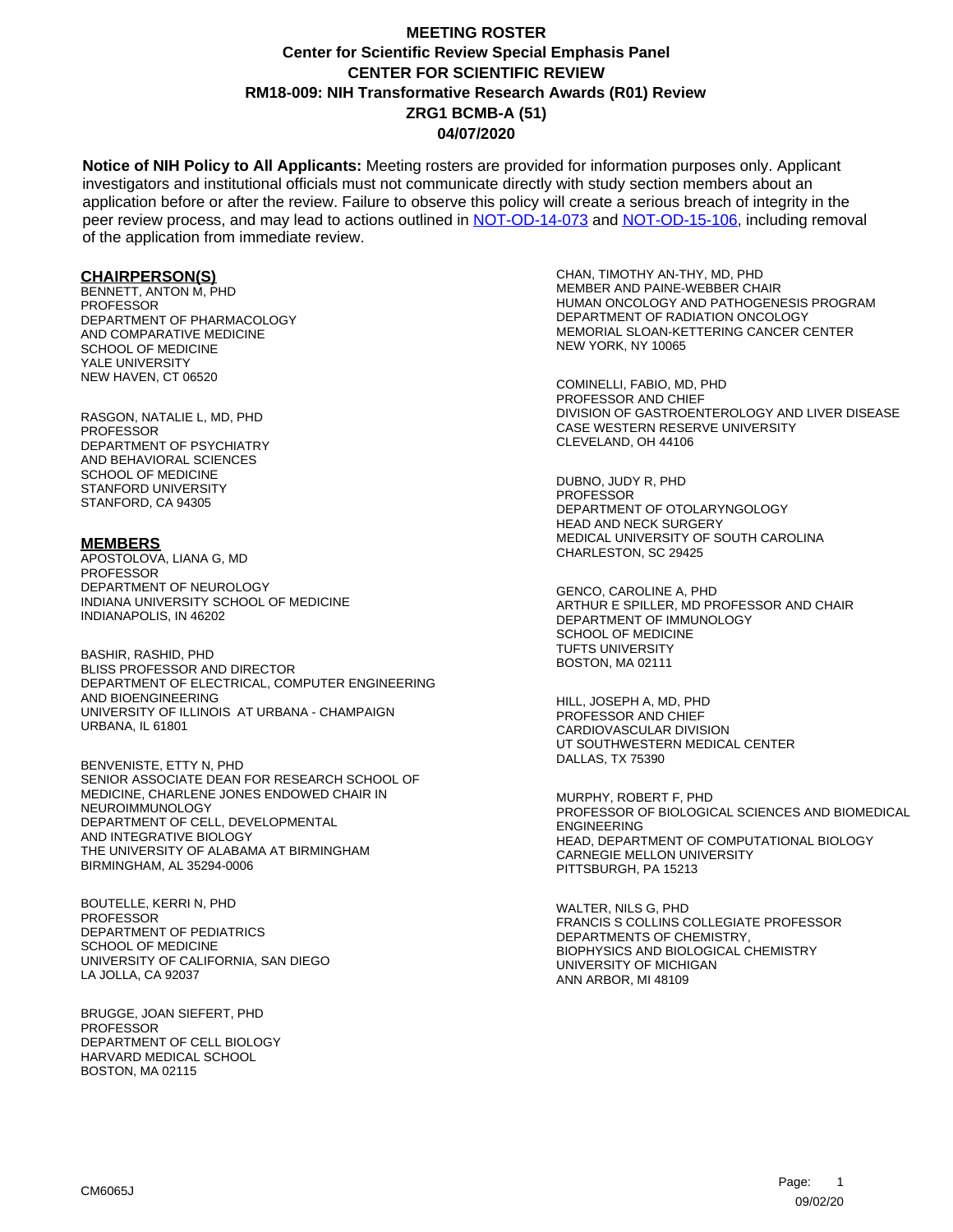**Notice of NIH Policy to All Applicants:** Meeting rosters are provided for information purposes only. Applicant investigators and institutional officials must not communicate directly with study section members about an application before or after the review. Failure to observe this policy will create a serious breach of integrity in the peer review process, and may lead to actions outlined in [NOT-OD-14-073](https://grants.nih.gov/grants/guide/notice-files/NOT-OD-14-073.html) and [NOT-OD-15-106,](https://grants.nih.gov/grants/guide/notice-files/NOT-OD-15-106.html) including removal of the application from immediate review.

#### **MAIL REVIEWER(S)**

ABRAMS, CAMERON F, PHD **PROFESSOR** DEPARTMENT OF CHEMICAL AND BIOLOGICAL ENGINEERING COLLEGE OF ENGINEERING DREXEL UNIVERSITY PHILADELPHIA, PA 19104

AHITUV, NADAV, PHD PROFESSOR DEPARTMENT OF BIOENGINEERING AND THERAPEUTIC INSTITUTE FOR HUMAN GENETICS UNIVERSITY OF CALIFORNIA, SAN FRANCISCO SAN FRANCISCO, CA 94143

AKEY, JOSHUA MICHAEL, PHD PROFESSOR DEPARTMENT OF EVOLUTION AND EVOLUTIONARY BIOLOGY PRINCETON UNIVERSITY PRINCETON, NJ 08544

ALFONZO, JUAN D, PHD PROFESSOR DEPARTMENT OF MICROBIOLOGY THE OHIO STATE UNIVERSITY COLUMBUS, OH 43210

ANDREWS, ANDREW JOSEPH, PHD ASSOCIATE PROFESSOR DEPARTMENT OF CANCER EPIGENETICS FOX CHASE CANCER CENTER PHILADELPHIA, PA 19111

AUBLE, DAVID T, PHD PROFESSOR DEPARTMENT OF BIOCHEMISTRY AND MOLECULAR GENETICS UNIVERSITY OF VIRGINIA HEALTH SYSTEM CHARLOTTESVILLE, VA 22908

BALU, MIHAELA, PHD ASSOCIATE RESEARCHER BACKMAN LASER INSTITUTE AND MEDICAL CLINIC UNIVERSITY OF CALIFORNIA-IRVINE IRVINE, CA 92697

BEAUCHAMP, MICHAEL S, PHD PROFESSOR DEPARTMENT OF NEUROSURGERY BAYLOR COLLEGE OF MEDICINE HOUSTON, TX 77030

BELANCIO, VICTORIA PEREPELITSA, PHD ASSOCIATE PROFESSOR DEPARTMENT OF STRUCTURAL AND CELLULAR BIOLOGY SCHOOL OF MEDICINE TULANE UNIVERSITY NEW ORLEANS, LA 70112

BIELINSKY, ANJA-KATRIN, PHD PROFESSOR DEPARTMENT OF BIOCHEMISTRY MOLECULAR BIOLOGY AND BIOPHYSICS UNIVERSITY OF MINNESOTA MINNEAPOLIS, MN 55455

BILLS, GERALD F, PHD PROFESSOR TEXAS THERAPEUTICS INSTITUTE MCGOVERN MEDICAL SCHOOL THE UNIVERSITY OF TEXAS HEALTH SCIENCE CENTER AT HOUSTON HOUSTON, TX 77225

BLACK, STEPHEN M, PHD PROFESSOR DEPARTMENT OF MEDICINE UNIVERSITY OF ARIZONA TUCSON, AZ 85719

BLACKSHAW, SETH, PHD PROFESSOR DEPARTMENT OF NEUROSCIENCE SCHOOL OF MEDICINE JOHNS HOPKINS UNIVERSITY BALTIMORE, MD 21287

BLAINEY, PAUL CLARK, PHD ASSOCIATE PROFESSOR DEPARTMENT OF BIOLOGICAL ENGINEERING THE BROAD INSTITUTE CAMBRIDGE, MA 02142

BOAS, DAVID A, PHD **PROFESSOR** DEPARTMENT OF BIOMEDICAL ENGINEERING BOSTON UNIVERSITY BOSTON, MA 02215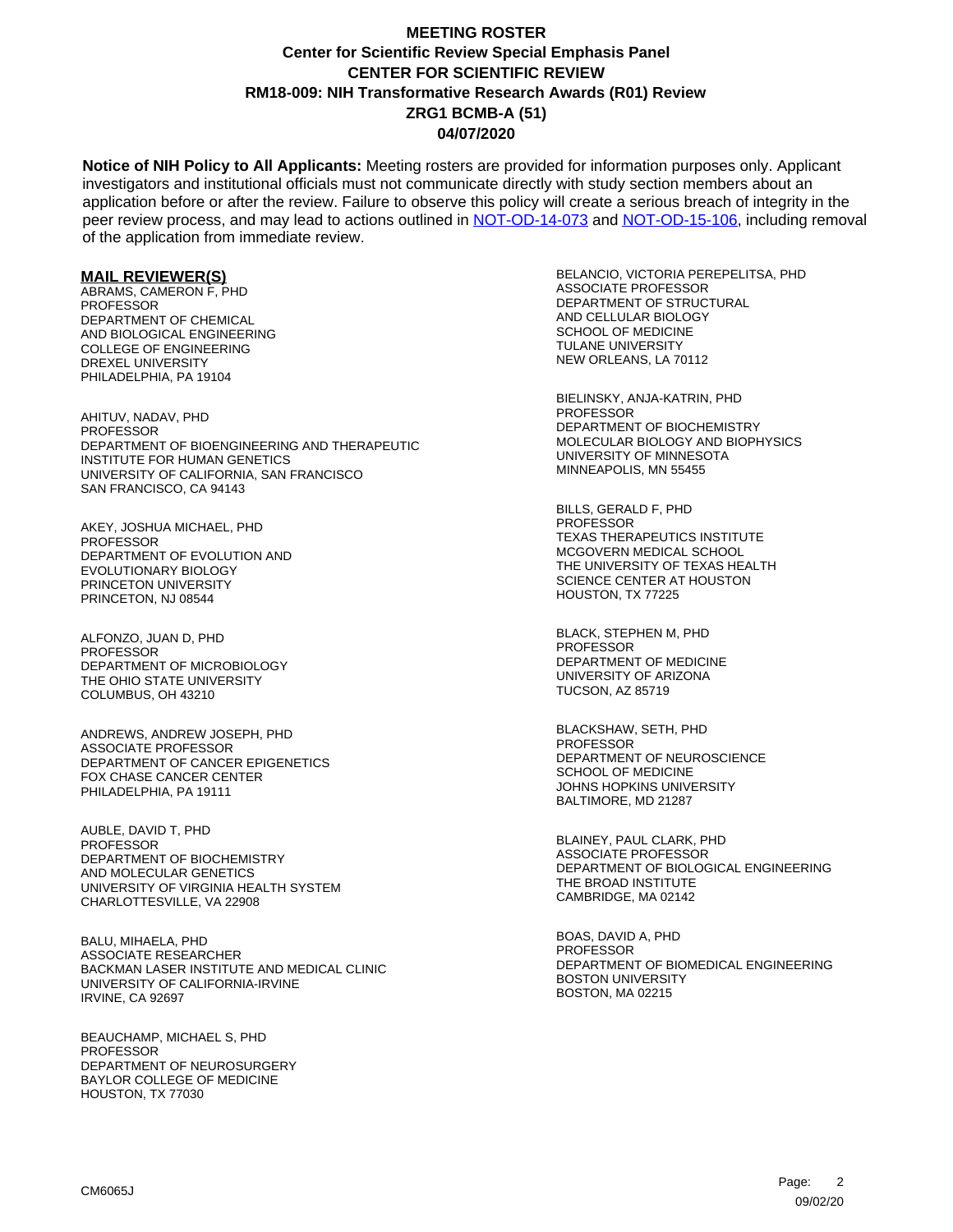**Notice of NIH Policy to All Applicants:** Meeting rosters are provided for information purposes only. Applicant investigators and institutional officials must not communicate directly with study section members about an application before or after the review. Failure to observe this policy will create a serious breach of integrity in the peer review process, and may lead to actions outlined in [NOT-OD-14-073](https://grants.nih.gov/grants/guide/notice-files/NOT-OD-14-073.html) and [NOT-OD-15-106,](https://grants.nih.gov/grants/guide/notice-files/NOT-OD-15-106.html) including removal of the application from immediate review.

BOEKE, JEF D, DSC, PHD PROFESSOR AND DIRECTOR DEPARTMENT OF MOLECULAR BIOLOGY AND GENETICS THE JOHN HOPKINS UNIVERSITY SCHOOL OF MEDICINE BALTIMORE, MD 21205

BOGGON, TITUS JONATHON, PHD ASSOCIATE PROFESSOR DEPARTMENT OF PHARMACOLOGY YALE UNIVERSITY SCHOOL OF MEDICINE NEW HAVEN, CT 06520

BOHN, PAUL W, PHD ARTHUR J SCHMITT PROFESSOR DEPARTMENT OF CHEMICAL AND BIOMOLECULAR ENGINEERING AND CHEMISTRY AND BIOCHEMISTRY UNIVERSITY OF NOTRE DAME NOTRE DAME, IN 46556

BRENNAN, PATRICIA A, PHD SAMUEL CANDLER DOBBS PROFESSOR AND CHAIR DEPARTMENT OF PSYCHOLOGY EMORY UNIVERSITY ATLANTA, GA 30322

BRENNAND, KRISTEN JENNIFER, PHD ASSOCIATE PROFESSOR BRENNAND LABORATORY ICAHN SCHOOL OF MEDICINE AT MOUNT SINAI NEW YORK, NY 10029

BRUNET, ANNE, PHD **PROFESSOR** DEPARTMENT OF GENETICS STANFORD UNIVERSITY STANFORD, CA 94305

BURKE, MARTIN D, MD, PHD PROFESSOR DEPARTMENT OF CHEMISTRY UNIVERSITY OF ILLINOIS AT URBANA - CHAMPAIGN URBANA, IL 61801

CALL, NATHAN, PHD ASSOCIATE PROFESSOR DEPARTMENT OF PEDIATRICS CLINICAL DIRECTOR, MARCUS AUTISM CENTER EMORY UNIVERSITY SCHOOL OF MEDICINE ATLANTA, GA 30329

CARMICHAEL, GORDON G, PHD PROFESSOR DEPARTMENT OF GENETICS AND GENOME SCIENCES UNIVERSITY OF CONNECTICUT HEALTH CENTER FARMINGTON, CT 06030

CELIS, ESTEBAN, MD, PHD **PROFESSOR** DEPARTMENT OF MEDICINE AUGUSTA UNIVERSITY AUGUSTA, GA 30912

CHANG, EUGENE, MD PROFESSOR OF MEDICINE DIRECTOR, INFLAMMATORY BOWEL DISEASE RESEARCH CENTER DEPARTMENT OF MEDICINE UNIVERSITY OF CHICAGO CHICAGO, IL 60637

CHEATHAM, THOMAS E III, PHD **PROFESSOR** DEPARTMENT OF MEDICINAL CHEMISTRY UNIVERSITY OF UTAH SALT LAKE CITY, UT 84112

CHENG, JI-XIN, PHD PROFESSOR DEPARTMENT OF PHOTONICS AND OPTOELECTRONICS BOSTON UNIVERSITY BOSTON, MA 02215

CHENNUBHOTLA, SRINIVAS CHAKRA, PHD ASSOCIATE PROFESSOR DEPARTMENTS OF COMPUTATIONAL AND SYSTEMS BIOLOGY BIOMEDICAL INFORMATICS AND COMPUTER SCIENCE DRUG DISCOVERY INSTITUTE UNIVERSITY OF PITTSBURGH PITTSBURGH, PA 15260

CHI, JEN-TSAN ASHLEY, MD, PHD ASSOCIATE PROFESSOR DEPARTMENT OF MOLECULAR GENETICS AND MICROBIOLOGY CENTER FOR GENOMIC AND COMPUTATIONAL BIOLOGY DUKE UNIVERSITY DURHAM, NC 27708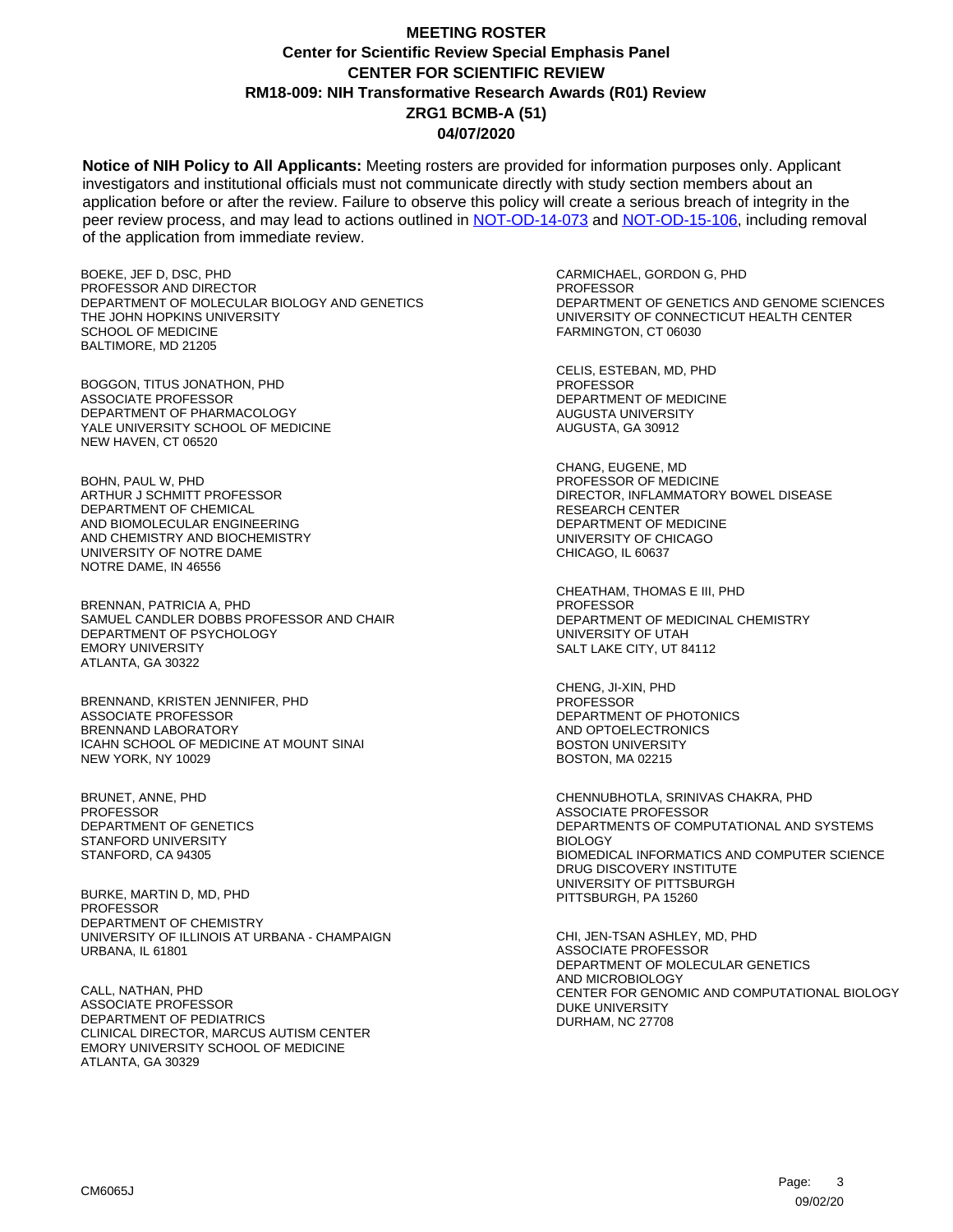**Notice of NIH Policy to All Applicants:** Meeting rosters are provided for information purposes only. Applicant investigators and institutional officials must not communicate directly with study section members about an application before or after the review. Failure to observe this policy will create a serious breach of integrity in the peer review process, and may lead to actions outlined in [NOT-OD-14-073](https://grants.nih.gov/grants/guide/notice-files/NOT-OD-14-073.html) and [NOT-OD-15-106,](https://grants.nih.gov/grants/guide/notice-files/NOT-OD-15-106.html) including removal of the application from immediate review.

CHU, CHARLEEN T, MD, PHD PROFESSOR DEPARTMENT OF PATHOLOGY UNIVERSITY OF PITTSBURGH PITTSBURGH, PA 15213

CHU, FEIXIA, PHD ASSOCIATE PROFESSOR DEPARTMENT OF MOLECULAR, CELLULAR, AND BIOMEDICAL SCIENCES UNIVERSITY OF NEW HAMPSHIRE DURHAM, NH 03824

COBB, MELANIE H, PHD PROFESSOR AND CO-LEADER CANCER CELL NETWORKS PROGRAM DEPARTMENT OF PHARMACOLOGY UNIVERSITY OF TEXAS SOUTHWESTERN MEDICAL CENTER DALLAS, TX 75390

COMPTON, SCOTT N, PHD ASSOCIATE PROFESSOR DEPARTMENT OF PSYCHIATRY AND BEHAVIORAL SCIENCES DUKE UNIVERSITY MEDICAL CENTER DURHAM, NC 27705

CONNELL, PHILIP P, MD **PROFESSOR** DEPARTMENTS OF RADIATION AND CELLULAR ONCOLOGY UNIVERSITY OF CHICAGO CHICAGO, IL 60637

CROOKS, GAY M, MBBS PROFESSOR DEPARTMENTS OF PATHOLOGY, LABORATORY MEDICINE AND PEDIATRICS SCHOOL OF MEDICINE UNIVERSITY OF CALIFORNIA, LOS ANGELES LOS ANGELES, CA 90095

CURIEL, DAVID TERRY, MD, PHD PROFESSOR OF RADIATION ONCOLOGY SCHOOL OF MEDICINE WASHINGTON UNIVERSITY ST. LOUIS, MO 63108

DANTZER, ROBERT, PHD, DVM PROFESSOR DEPARTMENT OF SYMPTOM RESEARCH DIVISION OF INTERNAL MEDICINE MD ANDERSON CANCER CENTER UNIVERSITY OF TEXAS HOUSTON, TX 77030

DAS, CHITTARANJAN, PHD ASSOCIATE PROFESSOR DEPARTMENT OF CHEMISTRY PURDUE UNIVERSITY WEST LAFAYETTE, IN 47907

DAVIES, BRYAN WILLIAM, PHD ASSOCIATE PROFESSOR DEPARTMENT OF MOLECULAR BIOSCIENCES UNIVERSITY OF TEXAS AT AUSTIN AUSTIN, TX 78712

DAYTON, PAUL A, PHD **PROFESSOR** DEPARTMENT OF BIOMEDICAL ENGINEERING SCHOOL OF MEDICINE UNIVERSITY OF NORTH CAROLINA AT CHAPEL HILL CHAPEL HILL, NC 27599

DE CABO, RAFAEL, PHD SENIOR INVESTIGATOR, BRANCH CHIEF TRANSLATIONAL GERONTOLOGY BRANCH BIOMEDICAL RESEARCH CENTER NATIONAL INSTITUTES OF HEALTH BALTIMORE, MD 21224

DE CRECY-LAGARD, VALERIE A, PHD PROFESSOR DEPARTMENT OF MICROBIOLOGY UNIVERSITY OF FLORIDA GAINESVILLE, FL 32611

DEAN, DAVID A, PHD PROFESSOR DEPARTMENT OF PEDIATRICS UNIVERSITY OF ROCHESTER SCHOOL OF MEDICINE ROCHESTER, NY 14642

DEL VECCHIO, DOMITILLA, PHD ASSOCIATE PROFESSOR DEPARTMENT OF MECHANICAL ENGINEEING MASSACHUSETTS INSTITUTE OF TECHNOLOGY CAMBRIDGE, MA 02139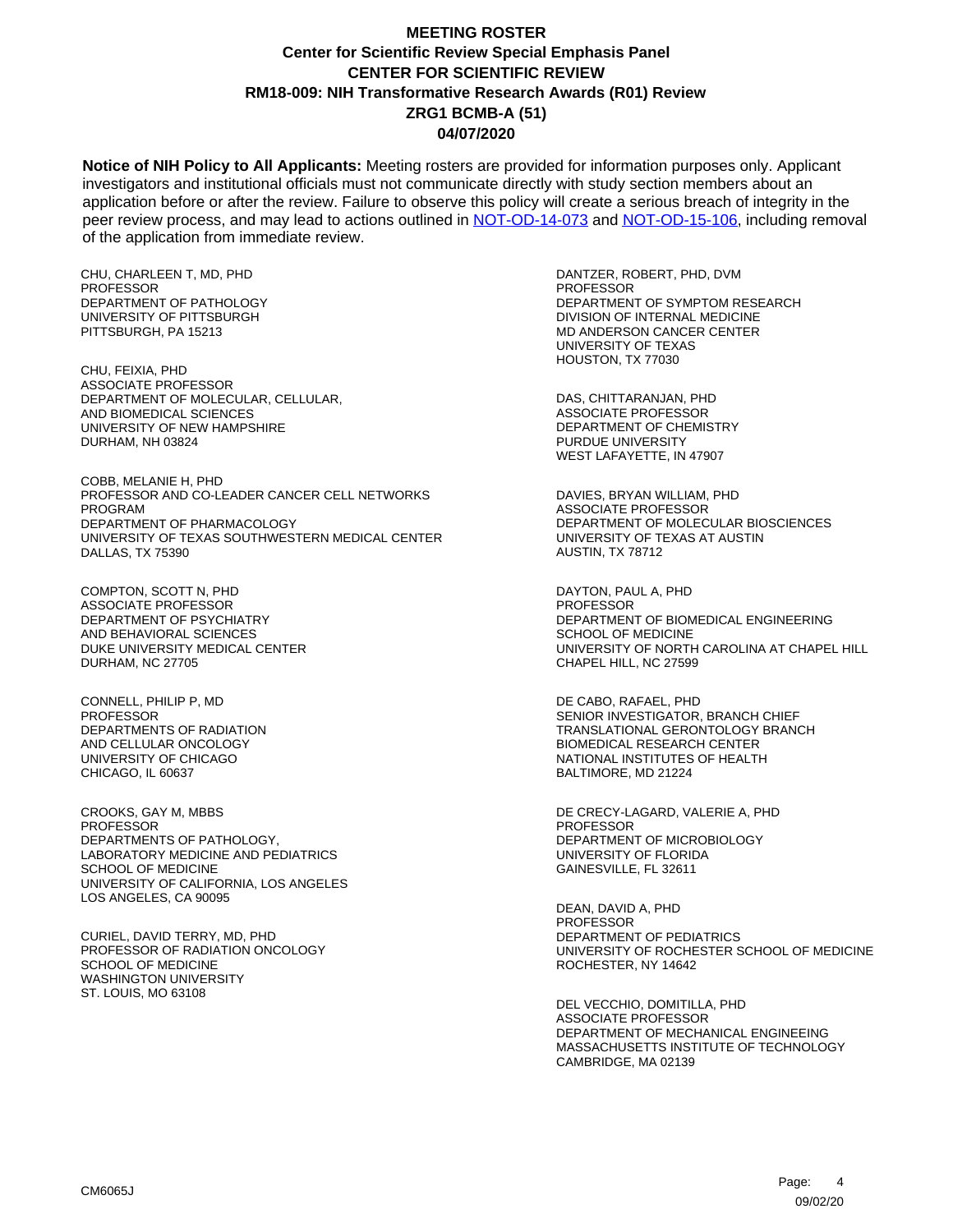**Notice of NIH Policy to All Applicants:** Meeting rosters are provided for information purposes only. Applicant investigators and institutional officials must not communicate directly with study section members about an application before or after the review. Failure to observe this policy will create a serious breach of integrity in the peer review process, and may lead to actions outlined in [NOT-OD-14-073](https://grants.nih.gov/grants/guide/notice-files/NOT-OD-14-073.html) and [NOT-OD-15-106,](https://grants.nih.gov/grants/guide/notice-files/NOT-OD-15-106.html) including removal of the application from immediate review.

DEMETRIOU, MICHAEL, MD, PHD PROFESSOR DEPARTMENTS OF NEUROLOGY, MICROBIOLOGY AND MOLECULAR GENETICS SCHOOL OF MEDICINE UNIVERSITY OF CALIFORNIA, IRVINE IRVINE, CA 92697

DENNING, TIMOTHY L, PHD **PROFESSOR** CENTER FOR INFLAMMATION IMMUNITY AND INFECTION INSTITUTE FOR BIOMEDICAL SCIENCES GEORGIA STATE UNIVERSITY ATLANTA, GA 30303

DIAMOND, SOLOMON GILBERT, PHD ASSOCIATE PROFESSOR THAYER SCHOOL OF ENGINEERING DARTMOUTH COLLEGE HANVOVER, NH 03755

DISNEY, MATTHEW D, PHD PROFESSOR DEPARTMENTS OF CHEMISTRY AND NEUROSCIENCE THE SCRIPPS RESEARCH INSTITUTE SCRIPPS FLORIDA JUPITER, FL 33458

DOMINGUEZ-BENDALA, JUAN, PHD DIRECTOR OF STEN CELL DEVELOPMENT RESEARCH ASSOCIATE PROFESSOR DIABETES RESEARCH INSTITUTE UNIVERSITY OF MIAMI MEDICAL SCHOOL MIAMI, FL 33136

DOUDNA, JENNIFER A, PHD **PROFESSOR** DEPARTMENT OF CHEMISTRY AND MOLECULAR AND CELL BIOLOGY UNIVERSITY OF CALIFORNIA, BERKELEY BERKELEY, CA 94720

DUAN, JUBAO, PHD DIRECTOR UNIT OF FUNCTIONAL GENOMICS IN PSYCHIATRY CENTER FOR PSYCHIATRIC GENETICS NORTHSHORE UNIVERSITY HEALTH SYSTEM EVANSTON, IL 60201

DUGGIRALA, RAVINDRANATH, PHD PROFESSOR SOUTH TEXAS DIABETES AND OBESITY INSTITUTE SCHOOL OF MEDICINE UNIVERSITY OF TEXAS RIO GRANDE VALLEY EDINBURG, TX 78541

DUMA, STEFAN, PHD **PROFESSOR** DEPARTMENT OF BIOMEDICAL ENGINEERING AND MECHANICS COLLEGE OF ENGINEERING VIRGINIA POLYTECHNIC UNIVERSITY BLACKSBURG, VA 24061

DUNLOP, MARY, PHD ASSOCIATE PROFESSOR DEPARTMENT OF BIOMEDICAL ENGINEERING BOSTON UNIVERSITY BOSTON, MA 05405

DUNPHY, WILLIAM G, PHD PROFESSOR DIVISION OF BIOLOGY CALIFORNIA INSTITUTE OF TECHNOLOGY PASADENA, CA 91125

DURONIO, ROBERT J, PHD PROFESSOR DEPARTMENTS OF BIOLOGY AND GENETICS UNIVERSITY OF NORTH CAROLINA CHAPEL HILL, NC 27599

DUTTA, ANINDYA, PHD PROFESSOR AND CHAIR DEPARTMENT OF BIOCHEMISTRY AND MOLECULAR GENETICS UNIVERSITY OF VIRGINIA CHARLOTTESVILLE, VA 22908

EARP, HENRY SHELTON, MD INTERIM DIRECTOR AND PROFESSOR DIVISION OF ENDOCRINOLOGY AND METABOLISM LINEBERGER COMPREHENSIVE CANCER CENTER UNIVERSITY OF NORTH CAROLINA AT CHAPEL HILL CHAPEL HILL, NC 27599

EKINS, SEAN, PHD, DSC CHIEF EXECUTIVE OFFICER COLLABORATIONS PHARMACEUTICALS, INC RALEIGH, NC 27606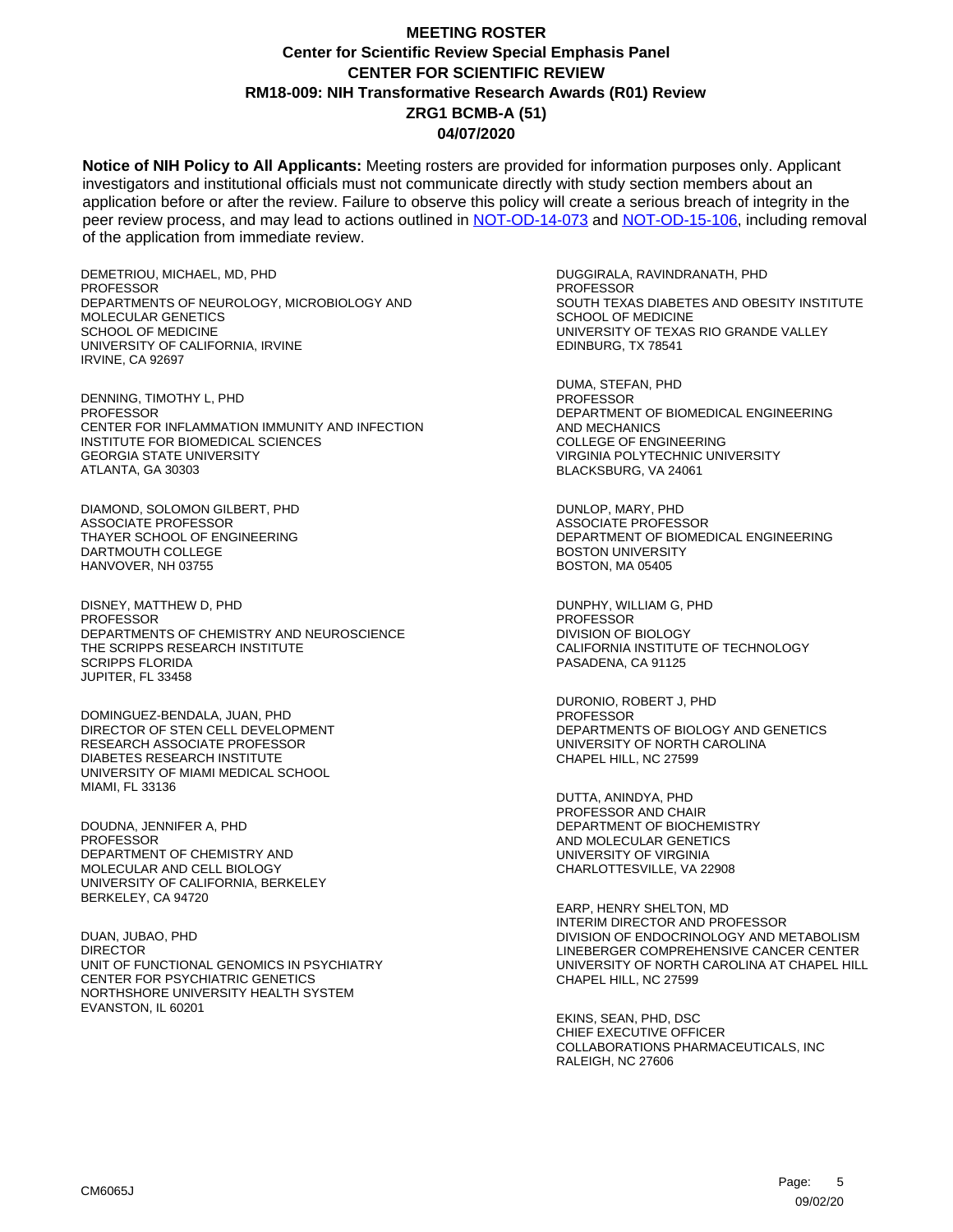**Notice of NIH Policy to All Applicants:** Meeting rosters are provided for information purposes only. Applicant investigators and institutional officials must not communicate directly with study section members about an application before or after the review. Failure to observe this policy will create a serious breach of integrity in the peer review process, and may lead to actions outlined in [NOT-OD-14-073](https://grants.nih.gov/grants/guide/notice-files/NOT-OD-14-073.html) and [NOT-OD-15-106,](https://grants.nih.gov/grants/guide/notice-files/NOT-OD-15-106.html) including removal of the application from immediate review.

ELLISEN, LEIF W, MD, PHD PROFESSOR AND PROGRAM DIRECTOR CENTER FOR BREAST CANCER MASSACHUSETTS GENERAL HOSPITAL CANCER CENTER BOSTON, MA 02114

ELOWITZ, MICHAEL B, PHD **PROFESSOR** DIVISION OF BIOLOGY AND BIOLOGICAL ENGINEERING CALIFORNIA INSTITUTE OF TECHNOLOGY PASADENA, CA 91125

ENGLEMAN, EDGAR G, MD PROFESSOR DEPARTMENTS OF PATHOLOGY AND MEDICINE STANFORD UNIVERSITY PALO ALTO, CA 94304

ERMOLENKO, DMITRI, PHD ASSOCIATE PROFESSOR DEPARTMENT OF BIOCHEMISTRY AND BIOPHYSICS SCHOOL OF MEDICINE AND DENTISTRY UNIVERSITY OF ROCHESTER MEDICAL CENTER ROCHESTER, NY 14642

FAITH, JEREMIAH JAMES, PHD ASSOCIATE PROFESSOR DEPARTMENT OF GENETICS AND GENOMIC SCIENCES ICAHN SCHOOL OF MEDICINE AT MOUNT SINAI NEW YORK, NY 100029

FARINAS, JAVIER, PHD CHIEF TECHNICAL OFFICER CAERUS MOLECULAR DIAGNOSTICS, INC MOUNTAIN VIEW, CA 94043

FERGUSON, BETSY M, PHD ASSOCIATE PROFESSOR DEPARTMENT OF MOLECULAR AND MEDICAL GENETICS OREGON HEALTH AND SCIENCE UNIVERSITY BEAVERTON, OR 97225

FERGUSON, SHAWN, PHD ASSOCIATE PROFESSOR DEPARTMENT OF CELL BIOLOGY SCHOOL OF MEDICINE YALE UNIVERSITY NEW HAVEN, CT 06510

FESCHOTTE, CEDRIC, PHD PROFESSOR DEPARTMENT OF MOLECULAR BIOLOGY AND GENETICS CORNELL UNIVERSITY ITHACA, NY 14853

FINKELSTEIN, ILYA J, PHD ASSISTANT PROFESSOR DEPARTMENT OF MOLECULAR BIOSCIENCES COLLEGE OF NATURAL SCIENCES UNIVERSITY OF TEXAS AT AUSTIN AUSTIN, TX 78712

FIOCCHI, CLAUDIO, MD **PROFESSOR** DEPARTMENT OF IMMUNITY AND INFLAMMATION LERNER RESEARCH INSTITUTE CLEVELAND CLINIC LERNER COLLEGE OF MEDICINE CLEVELAND, OH 44195

FORSBERG, FLEMMING, PHD **PROFESSOR** DEPARTMENT OF RADIOLOGY THOMAS JEFFERSON UNIVERSITY PHILADELPHIA, PA 19107

FUSHMAN, DAVID, PHD PROFESSOR DEPARTMENT OF CHEMISTRY AND BIOCHEMISTRY UNIVERSITY OF MARYLAND, COLLEGE PARK COLLEGE PARK, MD 20742

GE, XIN, PHD ASSOCIATE PROFESSOR DEPARTMENT OF CHEMICAL AND ENVIRONMENTAL ENGINEERING UNIVERSITY OF CALIFORNIA RIVERSIDE RIVERSIDE, CA 92521

GERA, JOSEPH F, PHD ADJUNCT PROFESSOR DEPARTMENT OF HEMATOLOGY AND ONCOLOGY VA-UCLA MEDICAL CENTER LOS ANGELES, CA 91343

GERTON, JENNIFER L, PHD ASSOCIATE INVESTIGATOR AND PROFESSOR DEPARTMENT OF BIOCHEMISTRY AND MOLECULAR BIOLOGY STOWERS INSTITUTE FOR MEDICAL RESEARCH UNIVERSITY OF KANSAS MEDICAL CENTER KANSAS CITY, MO 64110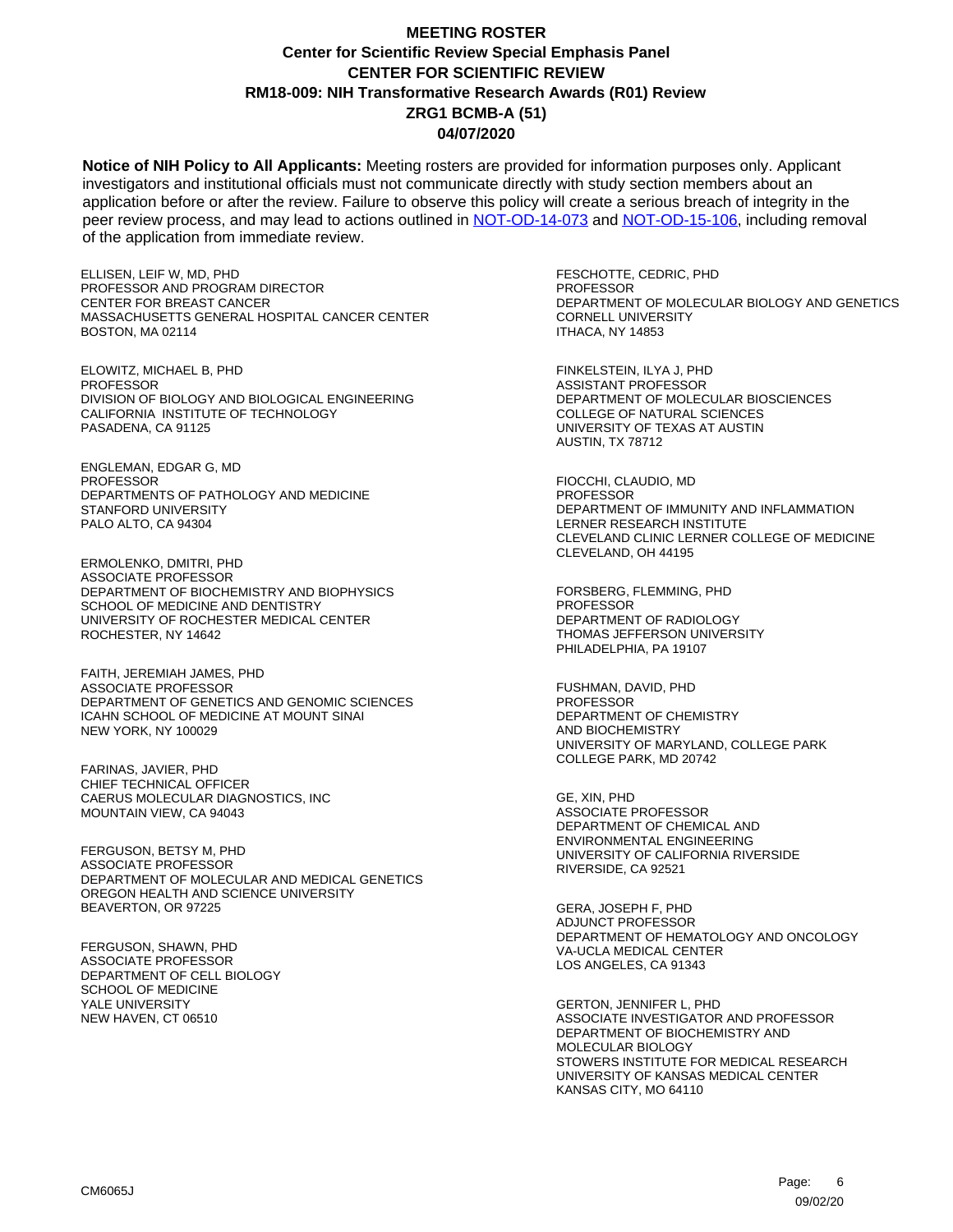**Notice of NIH Policy to All Applicants:** Meeting rosters are provided for information purposes only. Applicant investigators and institutional officials must not communicate directly with study section members about an application before or after the review. Failure to observe this policy will create a serious breach of integrity in the peer review process, and may lead to actions outlined in [NOT-OD-14-073](https://grants.nih.gov/grants/guide/notice-files/NOT-OD-14-073.html) and [NOT-OD-15-106,](https://grants.nih.gov/grants/guide/notice-files/NOT-OD-15-106.html) including removal of the application from immediate review.

GILAD, ASSAF A, PHD PROFESSOR DEPARTMENT OF BIOMEDICAL ENGINEERING DEPARTMENT OF RADIOLOGY COLLEGE OF ENGINEERING MICHIGAN STATE UNIVERSITY EAST LANSING, MI 48823

GLAZER, PETER M, MD, PHD PROFESSOR AND CHAIR DEPARTMENT OF THERAPEUTIC RADIOLOGY HUNTER RADIATION THERAPY CENTER SCHOOL OF MEDICINE YALE UNIVERSITY NEW HAVEN, CT 06520

GOLENBOCK, DOUGLAS T, MD PROFESSOR AND CHIEF DEPARTMENT OF MEDICINE DIVISION OF INFECTIOUS DISEASES UNIVERSITY OF MASSACHUSETTS MEDICAL SCHOOL WORCESTER, MA 01605

GREENBAUM, BENJAMIN, PHD ASSISTANT PROFESSOR DEPARTMENT OF MEDICINE, ONOCOLOGICAL SCIENCES AND PATHOLOGY ICHAN SCHOOL OF MEDICINE AT MOUNT SINAI NEW YORK CITY, NY 10029

GRESHAM, DAVID, PHD ASSOCIATE PROFESSOR DEPARTMENT OF BIOLOGY NEW YORK UNIVERSITY NEW YORK, NY 10003

GROSS, JEFFREY, PHD PROFESSOR DEPARTMENT OF OPHTHALMOLOGY UNIVERSITY OF PITTSBURGH MEDICAL SCHOOL PITTSBURGH, PA 15213

GRUNWALD, DAVID, PHD ASSOCIATE PROFESSOR RNA THERAPEUTICS INSTITUTE MEDICAL SCHOOL OF WORCESTER UNIVERSITY OF MASSACHUSETTS WORCESTER, MA 01609

GUEVARA-PATINO, JOSE ALEJANDRO, MD, PHD ASSOCIATE PROFESSOR DEPARTMENT OF SURGERY LOYOLA UNIVERSITY MAYWOOD, IL 60153

HAN, YIPING, PHD **PROFESSOR** DEPARTMENT OF MICROBIOLOGY AND IMMUNOLOGY COLLEGE OF DENTAL MEDICINE COLUMBIA UNIVERSITY NEW YORK 10032

HARROD, KEVIN S, PHD BENJAMIN MONROE CARROWAY ENDOWED CHAIR AND PROFESSOR DEPARTMENT OF ANESTHESIOLOGY AND PERIOPERATIVE MEDICINE SCHOOL OF MEDICINE UNIVERSITY OF ALABAMA AT BIRMINGHAM BIRMINGHAM, AL 35294

HARTY, RONALD N, PHD PROFESSOR DEPARTMENT OF PATHOBIOLOGY SCHOOL OF VETERINARY MEDICINE UNIVERSITY OF PENNSYLVANIA PHILADELPHIA, PA 19104

HAZLETT, ERIN A, PHD PROFESSOR DEPARTMENTS OF PSYCHIATRY AND NEUROSCIENCE ICAHN SCHOOL OF MEDICINE AT MOUNT SINAI NEW YORK, NY 10029

HE, CHUAN, PHD JOHN T WILSON DISTINGUISHED SERVICE PROFESSOR DEPARTMENT OF CHEMISTRY UNIVERSITY OF CHICAGO CHICAGO, IL 60637

HEISER, LAURA MADELINE, PHD ASSOCIATE PROFESSOR AND VICE CHAIR DEPARTMENT OF BIOMEDICAL ENGINEERING OREGON HEALTH SCIENCES UNIVERSITY PORTLAND, OR 97201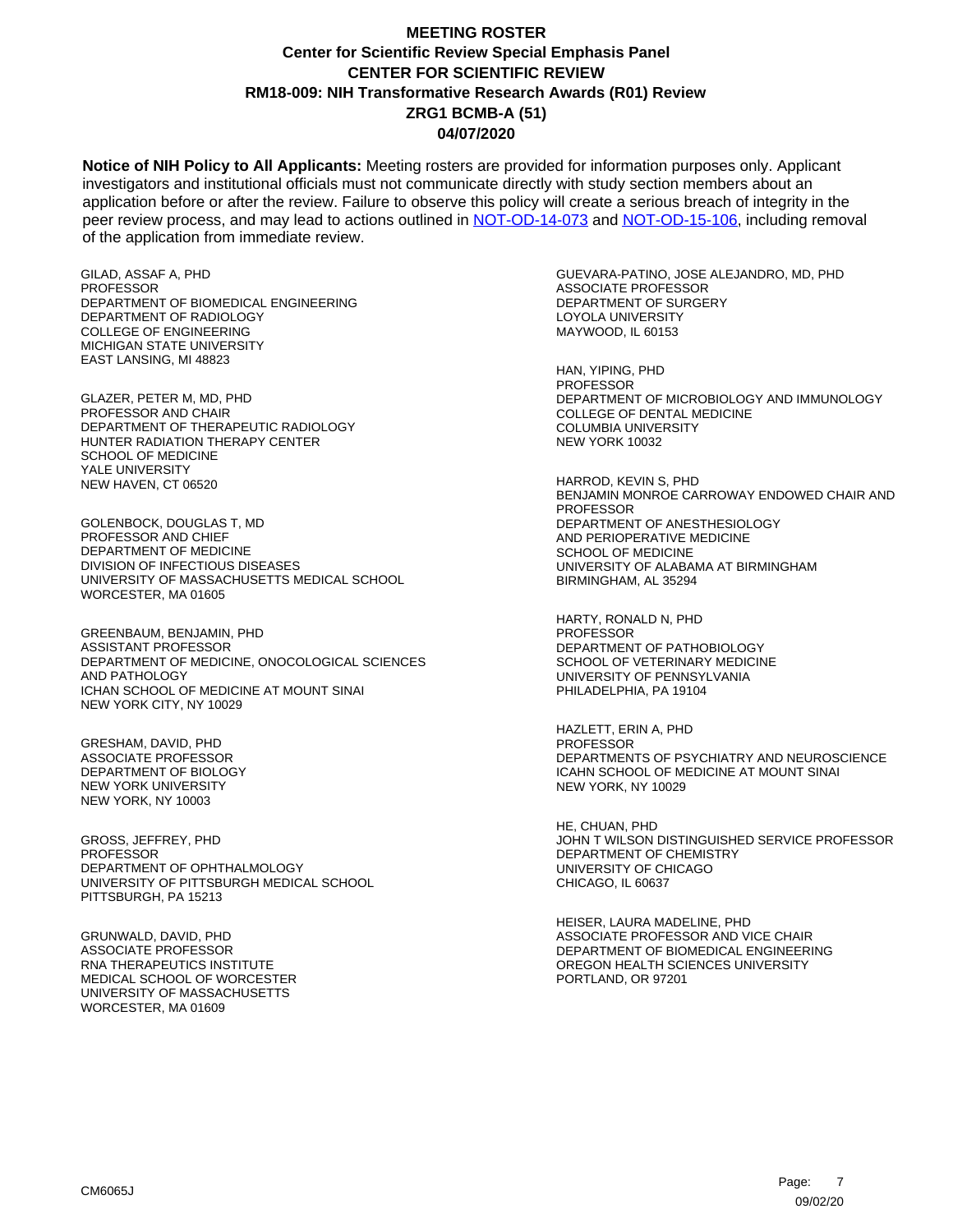**Notice of NIH Policy to All Applicants:** Meeting rosters are provided for information purposes only. Applicant investigators and institutional officials must not communicate directly with study section members about an application before or after the review. Failure to observe this policy will create a serious breach of integrity in the peer review process, and may lead to actions outlined in [NOT-OD-14-073](https://grants.nih.gov/grants/guide/notice-files/NOT-OD-14-073.html) and [NOT-OD-15-106,](https://grants.nih.gov/grants/guide/notice-files/NOT-OD-15-106.html) including removal of the application from immediate review.

HOCKENBERY, DAVID M, MD HEAD, GASTROENTEROLOGY/HEPATOLOGY DEPARTMENT OF MEDICINE DIVISION OF CLINICAL RESEARCH FRED HUTCHINSON CANCER RESEARCH CENTER UNIVERSITY OF WASHINGTON SEATTLE, WA 98109

HOOVER, ADAM, PHD ASSOCIATE PROFESSOR DEPARTMENT OF ELECTRICAL AND COMPUTER ENGINEERING CLEMSON UNIVERSITY CLEMSON, SC 29634

HUANG, SUI, MD, PHD **PROFESSOR** INSTITUTE FOR SYSTEMS BIOLOGY SEATTLE, WA 98109

HUANG, XIAOHUA, PHD PROFESSOR DEPARTMENT OF BIOENGINEERING UNIVERSITY OF CALIFORNIA, SAN DIEGO LA JOLLA, CA 92093

IRVINE, DARRELL J, PHD PROFESSOR OF MATERIALS SCIENCE AND ENGINEERING AND BIOLOGICAL ENGINEERING DEPARTMENT OF BIOLOGICAL ENGINEERING INVESTIGATOR, HOWARD HUGHES MEDICAL INSTITUTE MASSACHUSETTS INSTITUTE OF TECHNOLOGY CAMBRIDGE, MA 02139

ITO, KEISUKE, MD, PHD ASSOCIATE PROFESSOR DEPARTMENT OF CELL BIOLOGY/STEM CELL INSTITUTE AND OF MEDICINE ALBERT EINSTEIN COLLEGE OF MEDICINE BRONX, NY 10461

JACOBS, WILLIAM ROBERT, PHD PROFESSOR DEPARTMENT OF MICROBIOLOGY AND IMMUNOLOGY HOWARD HUGHES MEDICAL INSTITUTE ALBERT EINSTEIN COLLEGE OF MEDICINE BRONX, NY 10461

JACOBSON, ALLAN S, PHD PROFESSOR AND CHAIRMAN DEPARTMENT OF MOLECULAR GENETICS AND MICROBIOLOGY UNIVERSITY OF MASSACHUSETTS MEDICAL SCHOOL WORCESTER, MA 01605-0122

JACOBSON, STEPHEN C, PHD PROFESSOR DEPARTMENT OF CHEMISTRY INDIANA UNIVERSITY BLOOMINGTON, IN 47405

JACOT, JEFFREY G, PHD ASSOCIATE PROFESSOR DEPARTMENT OF BIOENGINEERING UNIVERSITY OF COLORADO ANSCHUTZ MEDICAL CAMPUS AURORA 80045

JI, SONGBAI, SCD ASSOCIATE PROFESSOR DEPARTMENT OF SURGERY GEISEL SCHOOL OF MEDICINE DARTMOUTH COLLEGE LEBANON, NH 03755

JOHNSON, MARC C, PHD PROFESSOR DEPARTMENT OF MOLECULAR MICROBIOLOGY AND IMMUNOLOGY SCHOOL OF MEDICINE UNIVERSITY OF MISSOURI, COLUMBIA COLUMBIA, MO 65211

KAEBERLEIN, MATT, PHD PROFESSOR DEPARTMENT OF PATHOLOGY UNIVERSITY OF WASHINGTON SEATTLE, WA 98195

KANG, YIBIN, PHD WARNER-LAMBERT/PARKE-DAVIS PROFESSOR DEPARTMENT OF MOLECULAR BIOLOGY PRINCETON UNIVERSITY PRINCETON, NJ 08544

KAUSHAL, SUNJAY, MD, PHD PROFESSOR OF SURGERY DIRECTOR, PEDIATRIC AND ADULT CONGENITAL SURGERY UNIVERSITY OF MARYLAND MEDICAL CENTER UNIVERSITY OF MARYLAND BALTIMORE, MD 21201

KELLER, ASAF, PHD PROFESSOR DEPARTMENT OF ANATOMY AND NEUROBIOLOGY UNIVERSITY OF MARYLAND SCHOOL OF MEDICINE BALTIMORE, MD 21201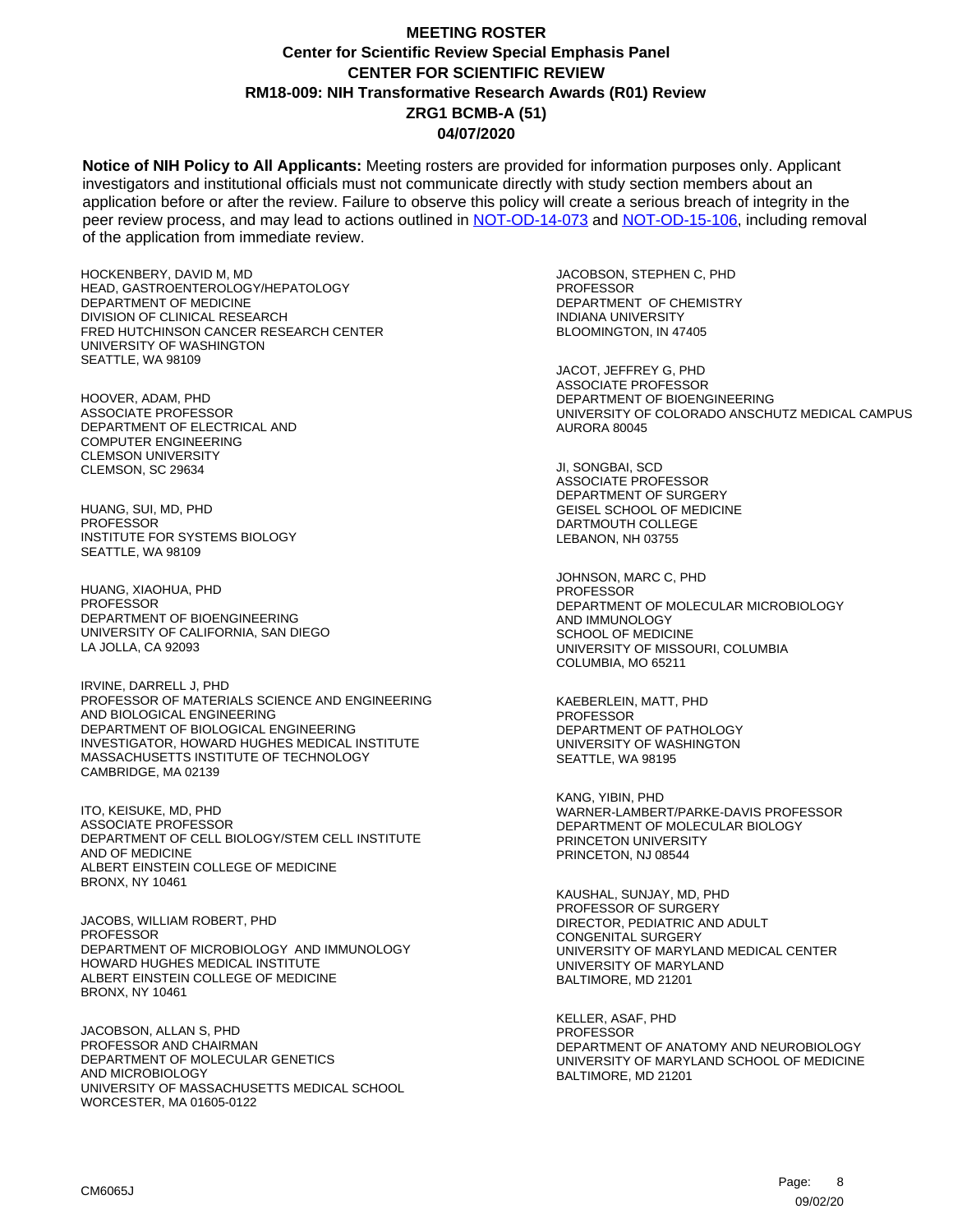**Notice of NIH Policy to All Applicants:** Meeting rosters are provided for information purposes only. Applicant investigators and institutional officials must not communicate directly with study section members about an application before or after the review. Failure to observe this policy will create a serious breach of integrity in the peer review process, and may lead to actions outlined in [NOT-OD-14-073](https://grants.nih.gov/grants/guide/notice-files/NOT-OD-14-073.html) and [NOT-OD-15-106,](https://grants.nih.gov/grants/guide/notice-files/NOT-OD-15-106.html) including removal of the application from immediate review.

KELLER, EVAN T, DVM, PHD PROFESSOR DEPARTMENT OF UROLOGY SURGERY UNIVERSITY OF MICHIGAN MEDICAL SCHOOL ANN ARBOR, MI 48109

KIRCHHAUSEN, TOMAS, PHD **PROFESSOR** DEPARTMENT OF CELL BIOLOGY CENTER FOR BLOOD RESEARCH INSTITUTE FOR BIOMEDICAL RESEARCH HARVARD UNIVERSITY BOSTON, MA 02115

KISHONY, ROY, PHD PROFESSOR DEPARTMENT OF LIFE SCIENCES TECHNION - ISRAEL INSTITUTE OF TECHNOLOGY HAIFA 32000 ISRAEL

KLINKE, DAVID JOHN, PHD ASSOCIATE PROFESSOR DEPARTMENT OF CHEMICAL ENGINEERING WEST VIRGINIA UNIVERSITY MORGANTOWN, WV 26506

LADOUCEUR, CECILE D, PHD ASSOCIATE PROFESSOR DEPARTMENT OF PSYCHIATRY UNIVERSITY OF PITTSBURGH PITTSBURGH, PA 15213

LAEDERACH, ALAIN T, PHD ASSOCIATE PROFESSOR DEPARTMENT OF BIOLOGY UNIVERSITY OF NORTH CAROLINA AT CHAPEL HILL CHAPEL HILL, NC 27599

LAGOR, WILLIAM RAYMOND, PHD ASSISTANT PROFESSOR DEPARTMENT MOLECULAR PHYSIOLOGY AND BIOPHYSICS BAYLOR COLLEGE OF MEDICINE HOUSTON, TX 77030

LAHAV, GALIT, PHD ASSOCIATE PROFESSOR DEPARTMENT OF SYSTEMS BIOLOGY HARVARD MEDICAL SCHOOL BOSTON, MA 02115

LANDERS, JOHN E, PHD PROFESSOR DEPARTMENT OF NEUROLOGY UNIVERSITY OF MASSACHUSETTS MEDICAL SCHOOL WORCESTER, MA 01605

LANGEFELD, CARL D, PHD **PROFESSOR** DIRECTOR, CENTER FOR PUBLIC HEALTH GENOMICS DEPARTMENT OF BIOSTATISTICAL SCIENCES WAKE FOREST SCHOOL OF MEDICINE WINSTON-SALEM, NC 27157

LAU, JOSEPH TY, PHD DISTINGUISHED PROFESSOR OF ONCOLOGY DEPARTMENT OF MOLECULAR AND CELLULAR BIOLOGY ROSWELL PARK COPMPREHENSIVE CANCER CENTER BUFFALO, NY 14263

LAU, KEN SIU KWONG, PHD ASSISTANT PROFESSOR DEPARTMENT OF CELL AND DEVELOPMENTAL BIOLOGY VANDERBILT UNIVERSITY NASHVILLE, TN 37232

LAWRENCE, JEANNE BENTLEY, PHD PROFESSOR DEPARTMENT OF CELL BIOLOGY SCHOOL OF MEDICINE UNIVERSITY OF MASSACHUSETTS MEDICAL SCHOOL WORCESTER, MA 01655

LEE, SIU SYLVIA, PHD PROFESSOR DEPARTMENT OF MOLECULAR BIOLOGY AND GENETICS CORNELL UNIVERSITY ITHACA, NY 14853

LEE, STEPHEN, PHD PROFESSOR DEPARTMENT OF BIOCHEMISTRY AND MOLECULAR **BIOLOGY** UNIVERSITY OF MIAMI MIAMI, FL 33136

LEIFER, CYNTHIA A, PHD ASSOCIATE PROFESSOR DEPARTMENT OF MICROBIOLOGY AND IMMUNOLOGY VETERINARY MEDICAL CENTER CORNELL UNIVERSITY ITHACA, NY 14853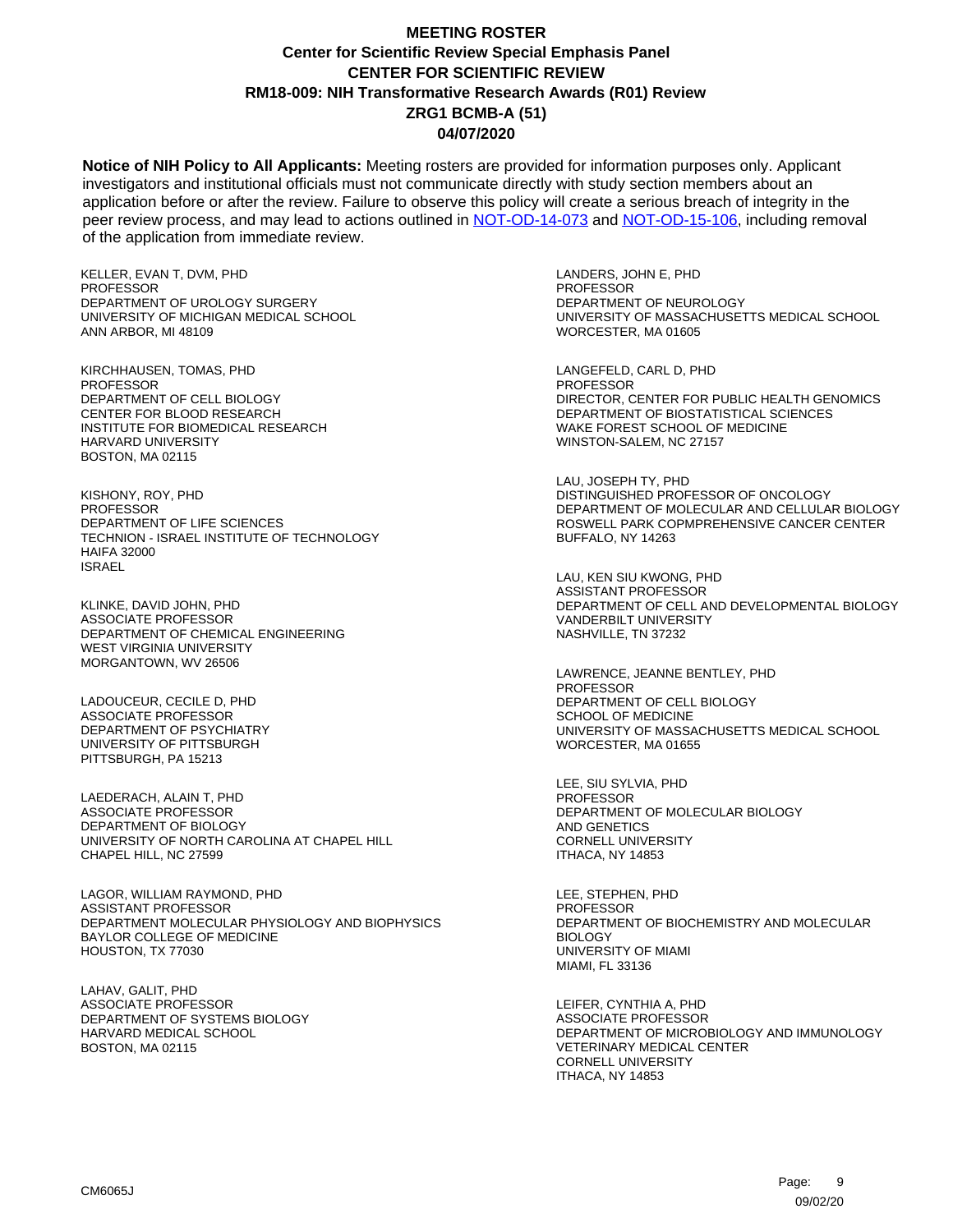**Notice of NIH Policy to All Applicants:** Meeting rosters are provided for information purposes only. Applicant investigators and institutional officials must not communicate directly with study section members about an application before or after the review. Failure to observe this policy will create a serious breach of integrity in the peer review process, and may lead to actions outlined in [NOT-OD-14-073](https://grants.nih.gov/grants/guide/notice-files/NOT-OD-14-073.html) and [NOT-OD-15-106,](https://grants.nih.gov/grants/guide/notice-files/NOT-OD-15-106.html) including removal of the application from immediate review.

LENGYEL, ERNST, MD, PHD ARTHUR L AND LEE G HERBST PROFESSOR AND CHAIRMAN DEPARTMENT OF OBSTETRICS GYNECOLOGY UNIVERSITY OF CHICAGO CHICAGO, IL 60637

LEWIS, MELISSA A, PHD **PROFESSOR** DEPARTMENT OF HEALTH BEHAVIOR AND HEALTH SYSTEMS SCHOOL OF PUBLIC HEALTH UNIVERSITY OF NORTH TEXAS HEALTH SCIENCE CENTER FORT WORTH, TX 76107

LI, BINGSHAN, PHD ASSOCIATE PROFESSOR AND INVESTIGATOR DEPARTMENT OF MOLECULAR PHYSIOLOGY AND **BIOPHYSICS** VANDERBILT GENETICS INSTITUTE VANDERBILT UNIVERSITY NASHVILLE, TN 37232

LIAO, JIAYU, PHD ASSOCIATE PROFESSOR DEPARTMENT OF BIOENGINEERING UNIVERSITY OF CALIFORNIA RIVERSIDE RIVERSIDE, CA 92521

LIDKE, DIANE, PHD PROFESSOR AND CO-DIRECTOR OF THE SPATIOTEMPORAL MODELING CENTER DEPARTMENT OF PATHOLOGY THE UNIVERSITY OF NEW MEXICO SCHOOL OF MEDICINE ALBUQUERQUE, NM 87131

LILLEMEIER, BJOERN F, PHD ASSOCIATE PROFESSOR NOMIS CENTER FOR IMMUNOBIOLOGY AND MICROBIAL PATHOGENESIS WAITT ADVANCED BIOPHOTONICS CENTER SALK INSTITUTE FOR BIOLOGICAL STUDIES LA JOLLA, CA 92037

LIS, JOHN T, PHD BARBARA MCCLINTOCK PROFESSOR DEPARTMENT OF MOLECULAR BIOLOGY AND GENETICS CORNELL UNIVERSITY ITHACA, NY 14853

LIU, BIN, PHD PROFESSOR DEPARTMENT OF ANESTHESIA UNIVERSITY OF CALIFORNIA AT SAN FRANCISCO SAN FRANCISCO, CA 94110

LIU, CHANGWEI, PHD RESEARCH DIRECTOR REATA PHARMACEUTICALS, INC PLANO, TX 80045

LIU, DEXI, PHD **PROFESSOR** DEPARTMENT OF PHARMACEUTICAL SCIENCES COLLEGE OF PHARMACY UNIVERSITY OF GEORGIA ATHENS, GA 30602

LOU, ZHENKUN, PHD PROFESSOR OF PHARMACOLOGY DEPARTMENT OF ONCOLOGY MAYO MEDICAL SCHOOL ROCHESTER, MN 55905

LOWENSTEIN, PEDRO R, MD, PHD RICHARD SCHNEIDER COLLEGIATE PROFESSOR DEPARTMENT OF NEUROSURGERY, AND CELL AND DEVELOPMENTAL BIOLOGY UNIVERSITY OF MICHIGAN SCHOOL OF MEDICINE ANN ARBOR, MI 48109

LU, KUN, PHD ASSOCIATE PROFESSOR DEPARTMENT OF ENVIRONMENTAL SCIENCES AND ENGINEERING UNIVERSITY OF NORTH CAROLINA AT CHAPEL HILL CHAPEL HILL, NC 27599

LUCKS, JULIUS BEAU, PHD ASSOCIATE PROFESSOR DEPARTMENT OF CHEMICAL AND BIOLOGICAL ENGINEERING AND BIOLOGICAL ENGINEERING NORTHWESTERN UNIVERSITY EVANSTON, IL 60208

LYNCH, SUSAN VERONICA, PHD ASSOCIATE PROFESSOR DEPARTMENT OF MEDICINE UNIVERSITY OF CALIFORNIA, SAN FRANCISCO SAN FRANCISCO, CA 94143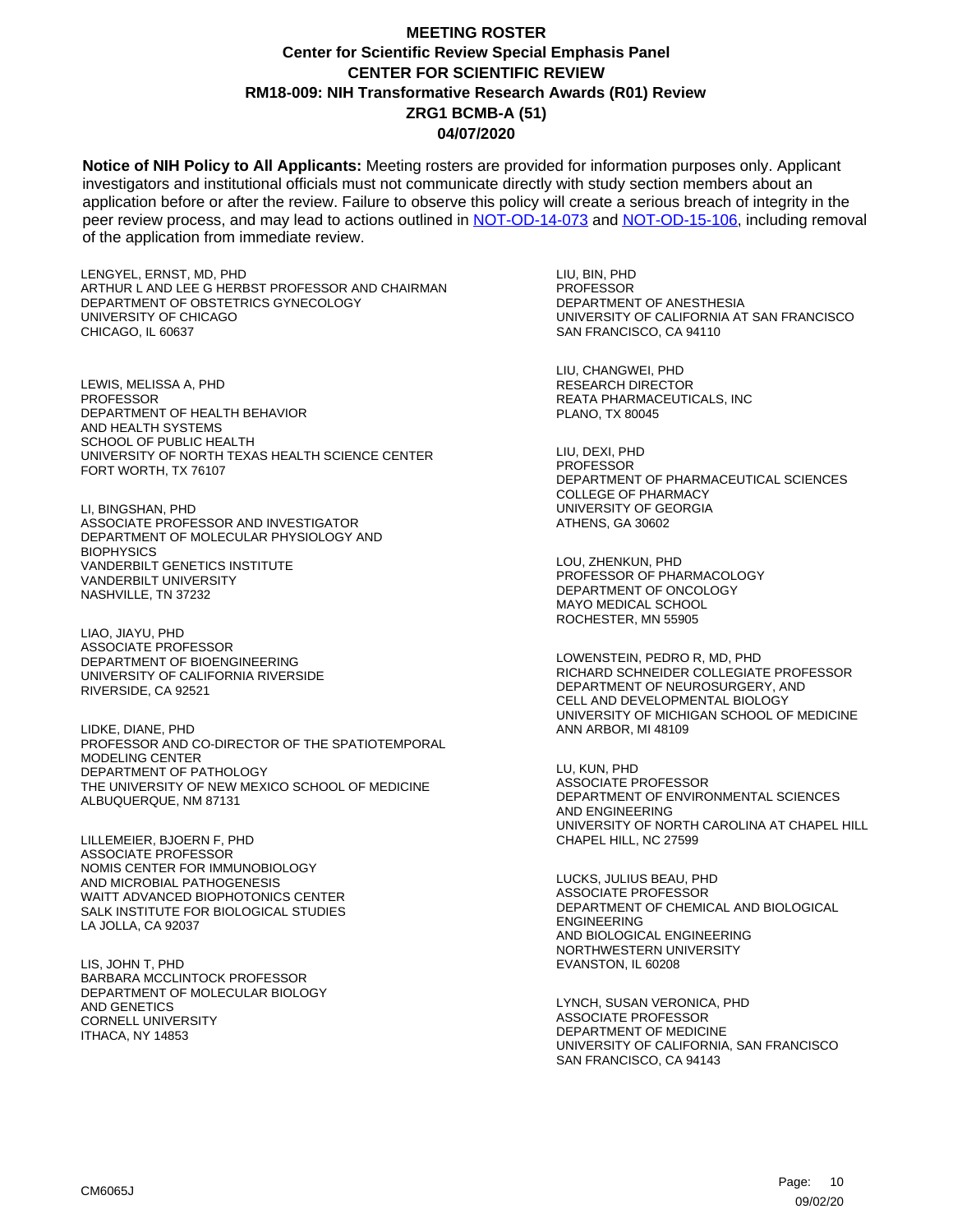**Notice of NIH Policy to All Applicants:** Meeting rosters are provided for information purposes only. Applicant investigators and institutional officials must not communicate directly with study section members about an application before or after the review. Failure to observe this policy will create a serious breach of integrity in the peer review process, and may lead to actions outlined in [NOT-OD-14-073](https://grants.nih.gov/grants/guide/notice-files/NOT-OD-14-073.html) and [NOT-OD-15-106,](https://grants.nih.gov/grants/guide/notice-files/NOT-OD-15-106.html) including removal of the application from immediate review.

LYNN, FRANCIS C, PHD ASSOCIATE PROFESSOR DEPARTMENT OF SURGERY CHILDREN'S HOSPITAL RESEARCH INSTITUTE THE UNIVERSITY OF BRITISH COLUMBIA VANCOUVER, BC V5Z 4H4 CANADA

MAGNESS, SCOTT T, PHD ASSOCIATE PROFESSOR DEPARTMENTS OF MEDICINE, BIOMEDICAL ENGINEERING, CELL AND MOLECULAR PHYSIOLOGY DIVISION OF GASTROENTEROLOGY AND HEPATOLOGY CHAPEL HILL, NC 27599

MAMULA, MARK J, PHD **PROFESSOR** DEPARTMENT OF INTERNAL MEDICINE YALE UNIVERSITY SCHOOL OF MEDICINE NEW HAVEN, CT 06520

MARKO, JOHN F, PHD PROFESSOR DEPARTMENT OF BIOCHEMISTRY, MOLECULAR BIOLOGY AND CELL BIOLOGY NORTHWESTERN UNIVERSITY EVANSTON, IL 60208

MCCART, MICHAEL R, PHD SENIOR RESEARCH SCIENTIST DEPARTMENT OF CLINICAL PSYCHOLOGY OREGON SOCIAL LEARNING CENTER EUGENE, OR 97401

MCSHANE, MIKE, PHD PROFESSOR DEPARTMENT OF BIOMEDICAL ENGINEERING TEXAS A&M UNIVERSITY COLLEGE STATION, TX 77843

MELLONE, BARBARA, PHD ASSOCIATE PROFESSOR DEPARTMENT OF MOLECULAR AND CELL BIOLOGY UNIVERSITY OF CONNECTICUT STORRS, CT 06269

MOREY, RAJENDRA A, MD DIRECTOR AND ASSOCIATE PROFESSOR DEPARTMENT OF PSYCHIATRY MENTAL ILLNESS RESEARCH EDUC AND CLINICAL CENTER DURHAM VA MEDICAL CENTER DUKE UNIVERSITY SCHOOL OF MEDICINE DURHAM, NC 27710

MOULT, JOHN, DPHL PROFESSOR DEPARTMENT OF CELL BIOLOGY AND MOLECULAR **GENETICS** CENTER FOR ADVANCED RESEARCH IN BIOTECHNOLOGY UNIVERSITY OF MARYLAND BIOTECHNOLOGY INSTITUTE ROCKVILLE, MD 20850

MUMM, JEFFREY, PHD ASSOCIATE PROFESSOR DEPARTMENT OF OPHTHALMOLOGY WILMER INSTITUTE JOHNS HOPKINS UNIVERSITY SCHOOL OF MEDICINE BALTIMORE, MD 21287

NGUYEN, JULIANE, PHD ASSOCIATE PROFESSOR DIVISION OF PHARMACOENGINEERING AND MOLECULAR PHARMACEUTICS UNIVERSITY OF NORTH CAROLINA AT CHAPEL HILL CHAPEL HILL, NC 27599

NOVINA, CARL D, MD, PHD ASSOCIATE PROFESSOR DEPARTMENT OF MICROBIOLOGY AND IMMUNOBIOLOGY DANA-FARBER CANCER INSTITUTE HARVARD MEDICAL SCHOOL BOSTON, MA 02215

NUNBERG, JACK H, PHD PROFESSOR AND DIRECTOR MONTANA BIOTECHNOLOGY CENTER UNIVERSITY OF MONTANA MISSOULA, MT 59812

O'TOOLE, GEORGE A, PHD PROFESSOR DEPARTMENT OF MICROBIOLOGY AND IMMUNOLOGY GEISEL SCHOOL OF MEDICINE DARTMOUTH COLLEGE HANOVER, NH 03755

PENZES, PETER, PHD PROFESSOR OF PHYSIOLOGY AND PSYCHIATRY AND BEHAVIORAL SCIENCES DEPARTMENT OF PHYSIOLOGY FEINBERG SCHOOL OF MEDICINE NORTHWESTERN UNIVERSITY CHICAGO, IL 60611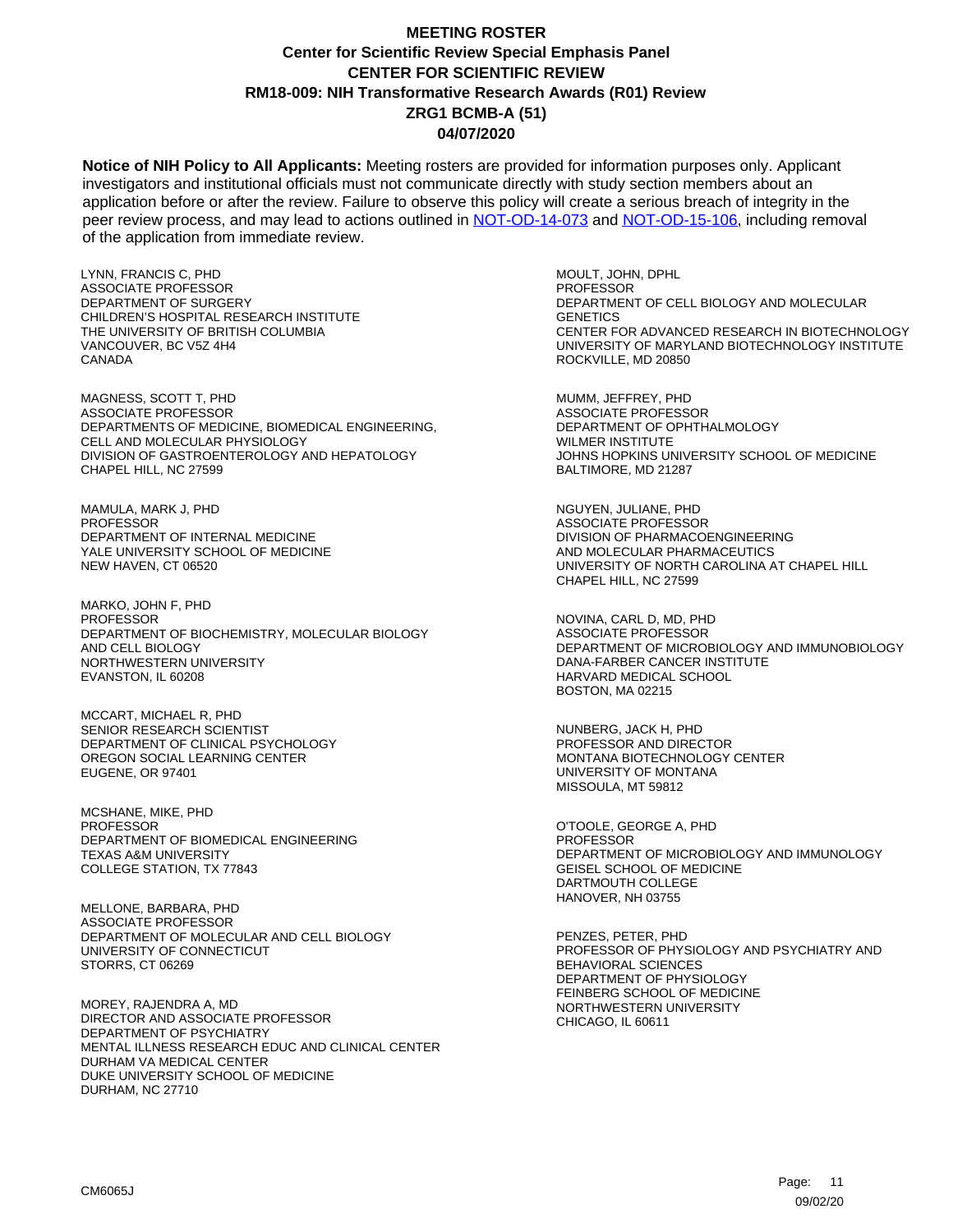**Notice of NIH Policy to All Applicants:** Meeting rosters are provided for information purposes only. Applicant investigators and institutional officials must not communicate directly with study section members about an application before or after the review. Failure to observe this policy will create a serious breach of integrity in the peer review process, and may lead to actions outlined in [NOT-OD-14-073](https://grants.nih.gov/grants/guide/notice-files/NOT-OD-14-073.html) and [NOT-OD-15-106,](https://grants.nih.gov/grants/guide/notice-files/NOT-OD-15-106.html) including removal of the application from immediate review.

PEVSNER, JONATHAN, PHD PROFESSOR DEPARTMENT OF NEUROLOGY KENNEDY KRIEGER INSTITUTE JOHN HOPKINS SCHOOL OF MEDICINE BALTIMORE, MD 21205

PILLAI, SHIV SUBRAMANIAM, PHD PROFESSOR OF MEDICINE AND HEALTH SCIENCES DEPARTMENT OF MEDICINE MASSACHUSETTS GENERAL HOSPITAL RAGON INSTITUTE HARVARD MEDICAL SCHOOL BOSTON, MA 02139

PRICE, MATTHEW, PHD ASSOCIATE PROFESSOR DEPARTMENT OF PSYCHOLOGICAL SCIENCE UNIVERSITY OF VERMONT BURLINGTON, VT 05405

PUGLISI, JOSEPH D, PHD PROFESSOR DEPARTMENT OF STRUCTURAL BIOLOGY STANFORD UNIVERSITY SCHOOL OF MEDICINE STANFORD, CA 94305

QYANG, YIBING, PHD ASSOCIATE PROFESSOR AND DIRECTOR SECTION OF CARDIOVASCULAR MEDICINE YALE STEM CELL CENTER YALE SCHOOL OF MEDICINE NEW HAVEN, CT 06511

RAJ, ARJUN, PHD ASSISTANT PROFESSOR DEPARTMENT OF BIOENGINEERING UNIVERSITY OF PENNSYLVANIA PHILADELPHIA, PA 19104

REN, DACHENG, PHD STEVENSON ENDOWED PROFESSOR DEPARTMENT OF BIOMEDICAL AND CHEMICAL ENGINEERING SYRACUSE BIOMATERIALS INSTITUTE SYRACUSE UNIVERSITY SYRACUSE, NY 13244

RINGDAHL, JOEL, PHD ASSOCIATE PROFESSOR DEPARTMENT OF COMMUNICATION SCIENCES AND SPECIAL EDUCATION THE UNIVERSITY OF GEORGIA ATHENS, GA 30602

ROSSI, JOHN JOSEPH, PHD **PROFESSOR** DEPARTMENT OF MOLECULAR AND CELLULAR BIOLOGY BECKMAN RESEARCH INSTITUTE CITY OF HOPE NATIONAL MEDICAL CENTER DUARTE, CA 91010

ROTHSTEIN, MARK A, JD PROFESSOR INSTITUTE FOR BIOETHICS, HEALTH POLICY AND LAW HEALTH POLICY AND LAW UNIVERSITY OF LOUISVILLE LOUISVILLE, KY 40202

SAFDAR, NASIA, MD, PHD PROFESSOR DEPARTMENT OF MEDICINE SCHOOL OF MEDICINE AND PUBLIC HEALTH UNIVERSITY OF WISCONSIN-MADISON MADISON, WI 53705

SAMPLE, JEFFERY T, PHD PROFESSOR DEPARTMENT OF MICROBIOLOGY AND IMMUNOLOGY HERSHEY CANCER CENTER COLLEGE OF MEDICINE PENNSYLVANIA STATE UNIVERSITY HERSHEY, PA 17033

SATHIAN, KRISHNANKUTTY, MD, PHD PROFESSOR OF NEUROLOGY, NEURAL AND BEHAVIORAL SCIENCES, AND PSYCHOLOGY MILTON S HERSHEY MEDICAL CENTER AND PENN STATE COLLEGE OF MEDICINE PENNSYLVANIA STATE UNIVERSITY HERSHEY, PA 17033

SAVIDGE, TOR, PHD ASSOCIATE PROFESSOR DEPARTMENT OF PATHOLOGY AND IMMUNOLOGY TEXAS CHILDREN'S MICROBIOME CENTER BAYLOR COLLEGE OF MEDICINE HOUSTON, TX 77030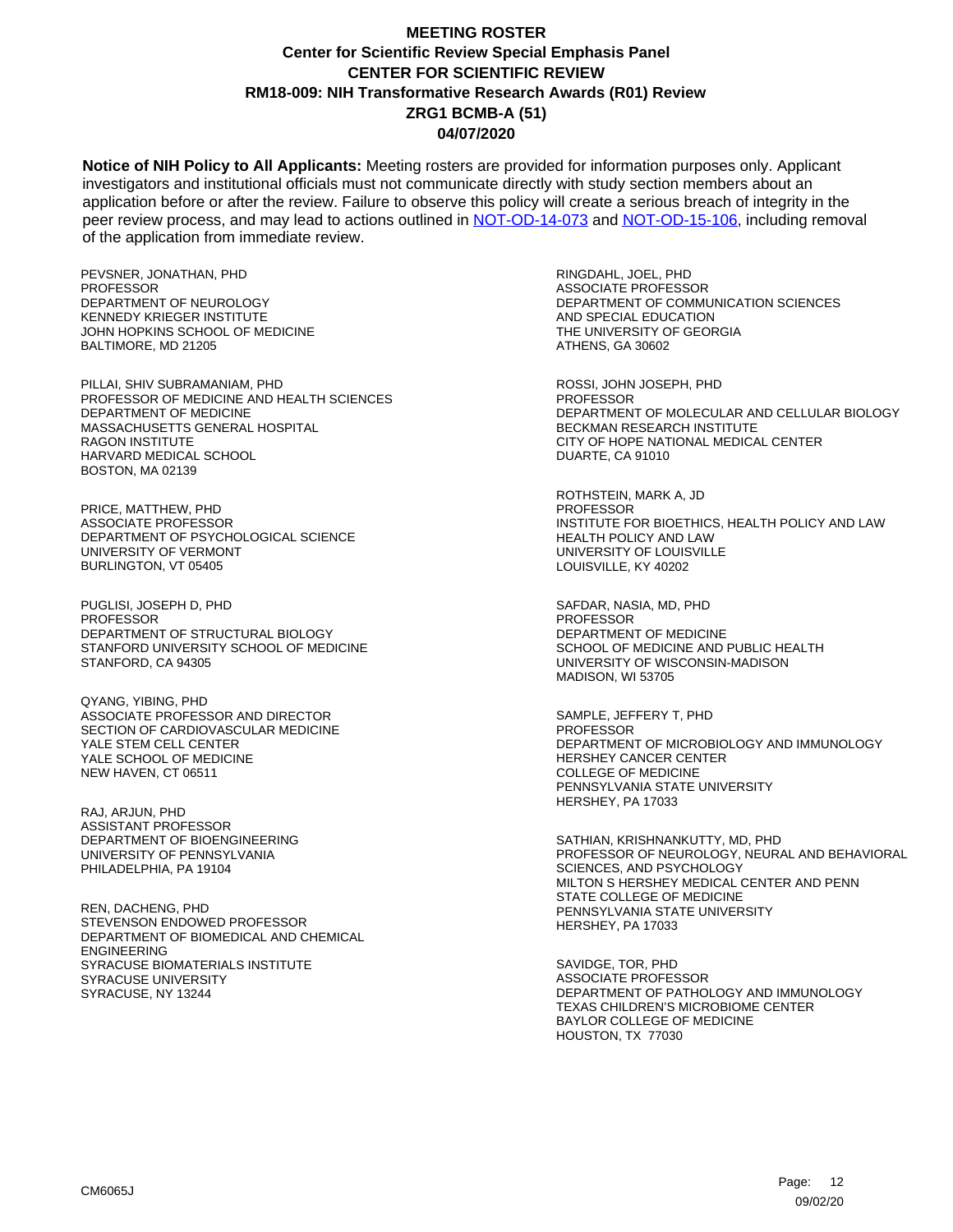**Notice of NIH Policy to All Applicants:** Meeting rosters are provided for information purposes only. Applicant investigators and institutional officials must not communicate directly with study section members about an application before or after the review. Failure to observe this policy will create a serious breach of integrity in the peer review process, and may lead to actions outlined in [NOT-OD-14-073](https://grants.nih.gov/grants/guide/notice-files/NOT-OD-14-073.html) and [NOT-OD-15-106,](https://grants.nih.gov/grants/guide/notice-files/NOT-OD-15-106.html) including removal of the application from immediate review.

SCHULTZ, ZACHARY, PHD ASSOCIATE PROFESSOR DEPARTMENT OF CHEMISTRY AND BIOCHEMISTRY OHIO STATE UNIVERSITY COLUMBUS, OH 43210

SEGAL, DAVID J, PHD **PROFESSOR** DEPARTMENT OF BIOCHEMISTRY AND MOLECULAR MEDICINE UNIVERSITY OF CALIFORNIA, DAVIS DAVIS, CA 95616

SELEY-RADTKE, KATHERINE L, PHD PROFESSOR DEPARTMENT OF CHEMISTRY AND BIOCHEMISTRY UNIVERSITY OF MARYLAND, BALTIMORE COUNTY BALTIMORE, MD 21250

SETTON, LORI A, PHD LUCY AND STANLEY LOPATA PROFESSOR AND CHAIR DEPARTMENT OF BIOMEDICAL ENGINEERING WASHINGTON UNIVERSITY IN ST LOUIS ST LOUIS 63130

SHANKER, ANIL, PHD PROFESSOR DEPARTMENT OF BIOCHEMISTRY, CANCER BIOLOGY, NEUROSCIENCE AND PHARMACOLOGY MEHARRY MEDICAL COLLEGE SCHOOL OF MEDICINE NASHVILLE, TN 37208

SHAPIRO, MIKHAIL, PHD PROFESSOR DEPARTMENT OF CHEMICAL ENGINEERING CALIFORNIA INSTITUTE OF TECHNOLOGY PASADENA, CA 91125

SHAW, KAREN JOY, PHD PRESIDENT HEARTS CONSULTING GROUP SAN DIEGO, CA 92127

SHEETS, PATRICK L, PHD ASSOCIATE PROFESSOR DEPARTMENT OF PHARMACOLOGY AND TOXICOLOGY INDIANA UNIVERISTY INDIANAPOLIS, IN 46202

SIVASANKAR, SANJEEVI, PHD ASSOCIATE PROFESSOR DEPARTMENT OF BIOMEDICAL ENGINEERING UNIVERSITY OF CALIFORNIA, DAVIS DAVIS, CA 95616

SMALE, STEPHEN T, PHD **PROFESSOR** DEPARTMENT OF MICROBIOLOGY, IMMUNOLOGY AND MOLECULAR GENETICS UNIVERSITY OF CALIFORNIA, LOS ANGELES LOS ANGELES, CA 90095

SONNTAG, WILLIAM EDMUND, PHD PROFESSOR AND DIRECTOR DEPARTMENT OF GERIATRIC MEDICINE REYNOLDS OKLAHOMA CENTER OF AGING UNIVERSITY OF OKLAHOMA HEALTH SCIENCE CENTER OKLAHOMA CITY, OK 73104

SOSMAN, JEFFREY A, MD DIRECTOR AND PROFESSOR ROBERT H LURIE COMPREHENSIVE CANCER CENTER OF NORTHWESTERN UNIVERSITY CHICAGO, IL 60611

SPELLMAN, PAUL T, PHD PROFESSOR DEPARTMENT OF MOLECULAR AND MEDICAL GENETICS OREGON HEALTH AND SCIENCE UNIVERSITY PORTLAND, OR 97219

SPIRITO, ANTHONY, PHD PROFESSOR DEPARTMENT OF PSYCHIATRY AND HUMAN BEHAVIOR ALPERT MEDICAL SCHOOL BROWN UNIVERSITY PROVIDENCE, RI 02912

SPITALE, ROBERT C, PHD ASSOCIATE PROFESSOR DEPARTMENT OF CHEMISTRY UNIVERSITY OF CALIFORNIA, IRVINE IRVINE, CA 92697

STENKAMP, DEBORAH L, PHD PROFESSOR DEPARTMENT OF BIOLOGICAL SCIENCES UNIVERSITY OF IDAHO MOSCOW, ID 83844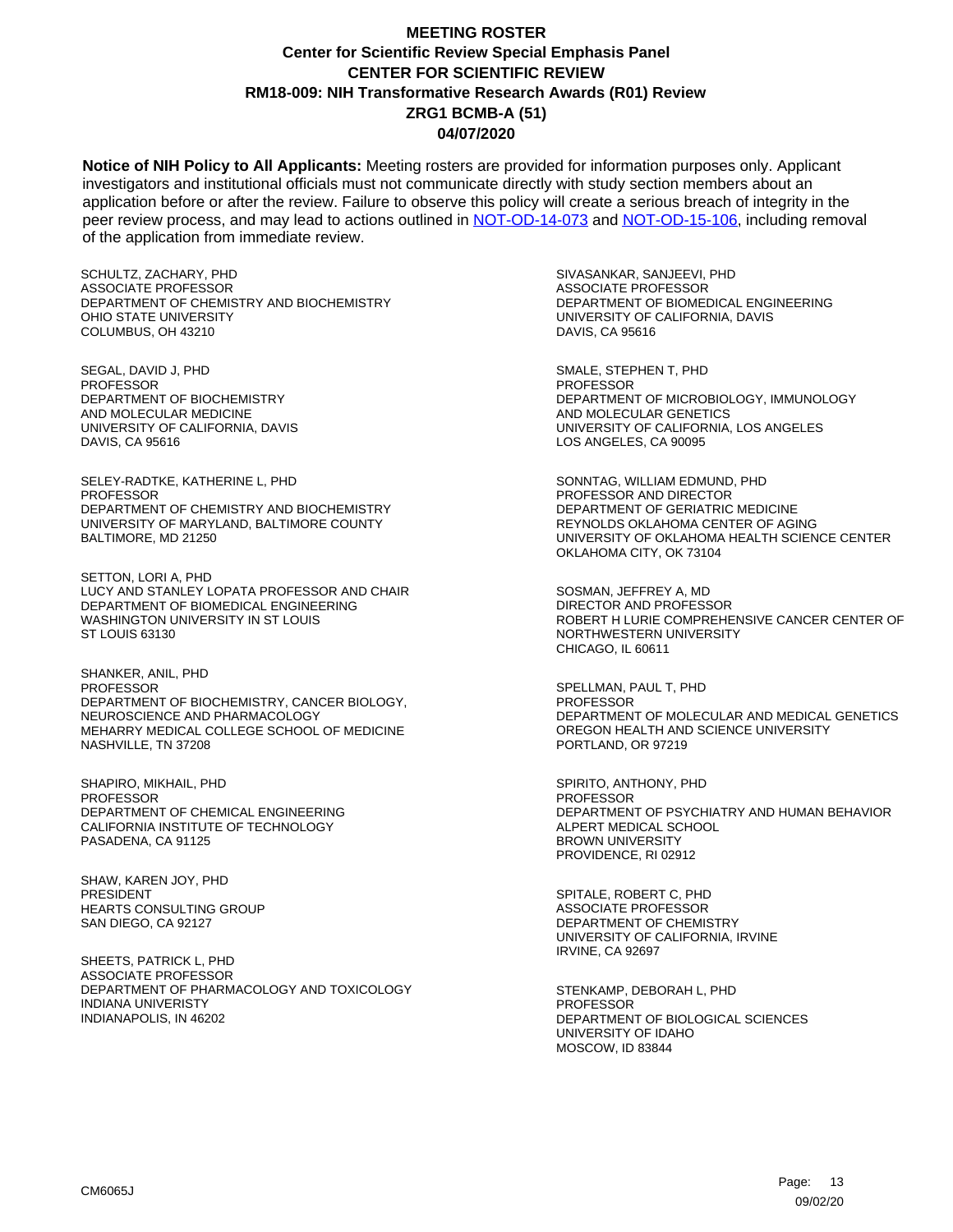**Notice of NIH Policy to All Applicants:** Meeting rosters are provided for information purposes only. Applicant investigators and institutional officials must not communicate directly with study section members about an application before or after the review. Failure to observe this policy will create a serious breach of integrity in the peer review process, and may lead to actions outlined in [NOT-OD-14-073](https://grants.nih.gov/grants/guide/notice-files/NOT-OD-14-073.html) and [NOT-OD-15-106,](https://grants.nih.gov/grants/guide/notice-files/NOT-OD-15-106.html) including removal of the application from immediate review.

STEWART, SHEILA A, PHD PROFESSOR DEPARTMENT OF CELL BIOLOGY AND PHYSIOLOGY WASHINGTON UNIVERSITY SAINT LOUIS, MO 63110

STORKUS, WALTER J, PHD **PROFESSOR** DEPARTMENTS OF DERMATOLOGY AND IMMUNOLOGY UNIVERSITY OF PITTSBURGH SCHOOL OF MEDICINE PITTSBURGH, PA 15213

STRAUMAN, TIMOTHY J, PHD PROFESSOR DEPARTMENT OF PSYCHOLOGY AND NEUROSCIENCE DUKE UNIVERSITY DURHAM, NC 27708

SUN, ZUOMING, PHD PROFESSOR DIVISION OF IMMUNOLOGY BECKMAN RESEARCH INSTITUTE CITY OF HOPE DUARTE, CA 91010

SWARTZ, MELODY ANN, PHD THE WILLIAM B OGDEN PROFESSOR INSTITUTE FOR MOLECULAR ENGINEERING UNIVERSITY OF CHICAGO CHICAGO, IL 60637

TRAASETH, NATHANIEL J, PHD ASSOCIATE PROFESSOR DEPARTMENT OF CHEMISTRY NEW YORK UNIVERSITY NEW YORK 10003

TRIPPIER, PAUL CHARLES, PHD ASSOCIATE PROFESSOR DEPARTMENT OF PHARMACEUTICAL SCIENCES COLLEGE OF PHARMACY UNIVERSITY OF NEBRASKA MEDICAL CENTER OMAHA, NE 68198

TSUJI, BRIAN, PHMD PROFESSOR AND ASSOCIATE DEAN DEPARTMENT OF PHARMACY PRACTICE SCHOOL OF PHARMACY AND PHARMACEUTICAL SCIENCES UNIVERSITY AT BUFFALO STATE UNIVERSITY OF NEW YORK BUFFALO, NY 14205

TURCHI, JOHN J, PHD PROFESSOR DEPARTMENT OF MEDICINE, BIOCHEMISTRY AND MOLECULAR BIOLOGY DIVISION OF HEMATOLOGY AND ONCOLOGY INDIANA UNIVERSITY INDIANAPOLIS, IN 46202

VAN DOREN, STEVEN R, PHD **PROFESSOR** DEPARTMENT OF BIOCHEMISTRY UNIVERSITY OF MISSOURI COLUMBIA, MO 65211

VARANI, GABRIELE, PHD PROFESSOR DEPARTMENT OF CHEMISTRY UNIVERSITY OF WASHINGTON SEATTLE, WA 98195

VENTURA, ANDREA, MD, PHD ASSOCIATE MEMBER CANCER BIOLOGY AND GENETICS PROGRAM GEOFFREY BEENE CANCER RESEARCH CENTER MEMORIAL SLOAN KETTERING CANCER CENTER NEW YORK, NY 10065

VERHAAK, ROEL GW, PHD PROFESSOR THE JACKSON LABORATORY FOR GENOMIC MEDICINE FARMINGTON 06032

WAHLESTEDT, CLAES ROBERT, MD, PHD DIRECTOR AND ASSOCIATE DEAN FOR THERAPEUTIC INNOVATION DEPARTMENT OF PSYCHIATRY AND BEHAVIORAL SCIENCES UNIVERSITY OF MIAMI, MILLER SCHOOL OF MEDICINE MIAMI, FL 33136

WALTER, MARK R, PHD PROFESSOR DEPARTMENT OF MICROBIOLOGY UNIVERSITY OF ALABAMA, BIRMINGHAM UAB COMPREHENSIVE CANCER CENTER BIRMINGHAM, AL 35294

WANG, FAN, PHD PROFESSOR DEPARTMENT OF NEUROBIOLOGY DUKE UNIVERSITY MEDICAL CENTER DURHAM, NC 27710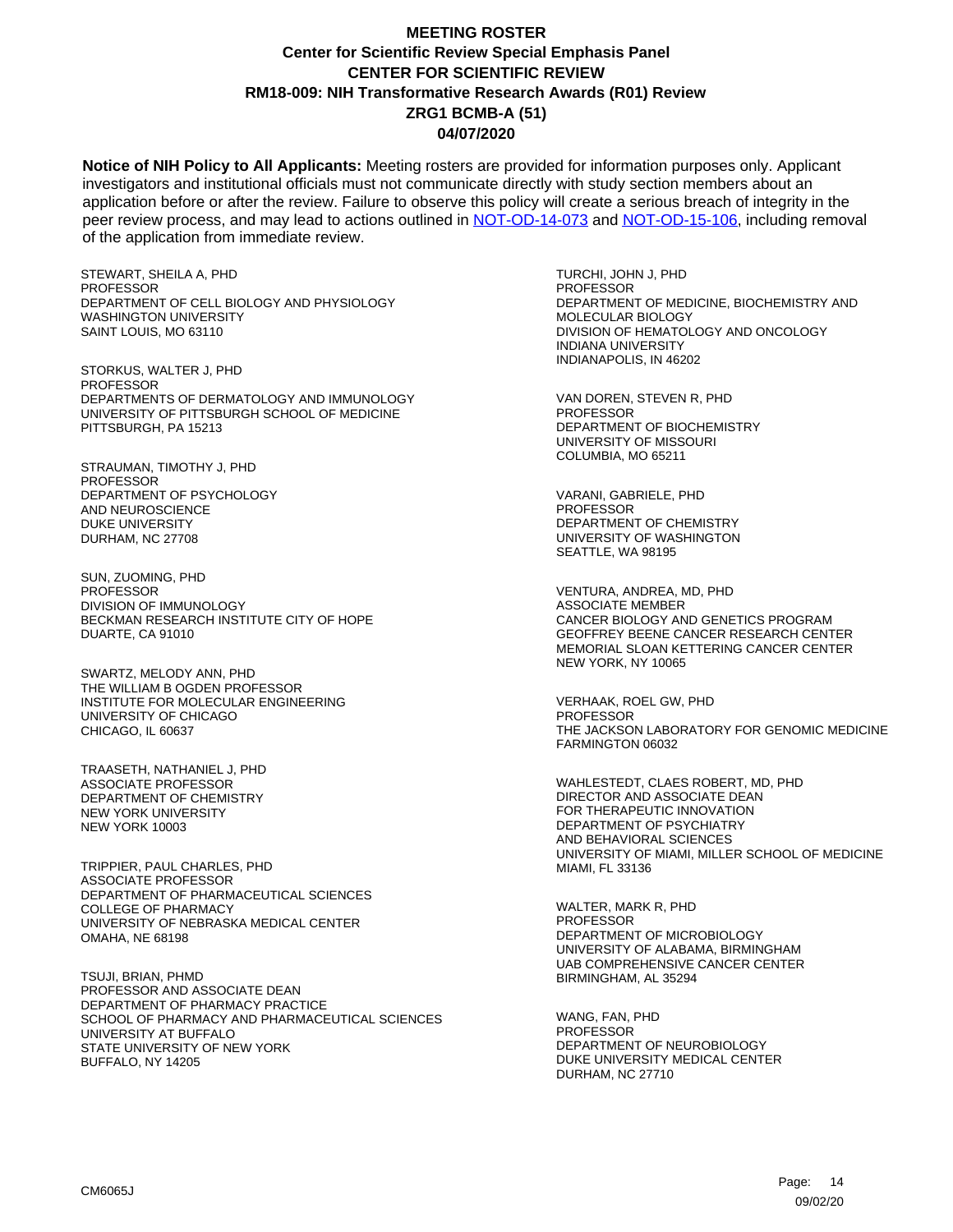**Notice of NIH Policy to All Applicants:** Meeting rosters are provided for information purposes only. Applicant investigators and institutional officials must not communicate directly with study section members about an application before or after the review. Failure to observe this policy will create a serious breach of integrity in the peer review process, and may lead to actions outlined in [NOT-OD-14-073](https://grants.nih.gov/grants/guide/notice-files/NOT-OD-14-073.html) and [NOT-OD-15-106,](https://grants.nih.gov/grants/guide/notice-files/NOT-OD-15-106.html) including removal of the application from immediate review.

WATOWICH, STANLEY J, PHD ASSOCIATE PROFESSOR DEPARTMENT OF BIOCHEMISTRY UNIVERSITY OF TEXAS MEDICAL BRANCH GALVESTON, TX 77555

WEBB, THOMAS ROY, PHD DIRECTOR, MEDICINAL CHEMISTRY WILDFLOWER BIOPHARMA, INC SAN DIEGO, CA 92122

WEISS, DAVID S, PHD ASSOCIATE PROFESSOR DEPARTMENT OF MEDICINE EMORY ANTIBIOTIC RESISTANCE CENTER EMORY UNIVERSITY SCHOOL OF MEDICINE ATLANTA, GA 30329

WELLS, JAMES M, PHD PROFESSOR DIVISION OF DEVELOPMENTAL BIOLOGY DEPARTMENT OF PEDIATRICS CINCINNATI CHILDREN'S HOSPITAL CINCINNATI, OH 45229

WENINGER, KEITH R, PHD **PROFESSOR** DEPARTMENT OF PHYSICS NORTH CAROLINA STATE UNIVERSITY RALEIGH, NC 27695

WHITE, IAN M, PHD ASSOCIATE PROFESSOR FISCHELL DEPARTMENT OF BIOENGINEERING UNIVERSITY OF MARYLAND COLLEGE PARK, MD 20742

WHITEHEAD, TIMOTHY ANDREW, PHD ASSOCIATE PROFESSOR DEPARTMENT OF CHEMICAL AND BIOLOGICAL ENGINEERING UNIVERSITY OF COLORADO BOULDER BOULDER, CO 80309

WRIGHT, ROSALIND J, MD HORACE W GOLDSMITH PROFESSOR OF PEDIATRICS KRAVIS CHILDREN'S HOSPITAL DEAN FOR TRANSLATIONAL BIOMEDICAL SCIENCES DIRECTOR CONDUITS THE MOUNT SINAI HEALTH SYSTEM ICAHN SCHOOL OF MEDICINE AT MOUNT SINAI NEW YORK, NY 10029

WYNGAARD, GRACE ANNEMARIE, PHD PROFESSOR DEPARTMENT OF BIOLOGY JAMES MADISON UNIVERSITY HARRISONBURG, VA 22807

XIAO, MING, PHD ASSOCIATE PROFESSOR SCHOOL OF BIOMEDICAL ENGINEERING SCIENCE AND HEALTH SYSTEMS DREXEL UNIVERSITY PHILADELPHIA, PA 19104

XIAO, WEIDONG, PHD **PROFESSOR** DEPARTMENT OF MICROBIOLOGY AND IMMUNOLOGY SOL SHERRY THROMBOSIS RESEARCH CENTER TEMPLE UNIVERSITY PHILADELPHIA, PA 19104

YANTASEE, WASSANA, PHD PROFESSOR DEPARTMENT OF BIOMEDICAL ENGINEERING OREGON HEALTH AND SCIENCE UNIVERSITY PORTLAND, OR 97239

YOUNG, TRAVIS SCOTT, PHD VICE PRESIDENT DEPARTMENT OF BIOLOGY CALIFORNIA INSTITUTE FOR BIOMEDICAL RESEARCH LA JOLLA, CA 92037

ZADEH, HASSAN GHASEM, PHD ASSOCIATE PROFESSOR DIRECTOR, EMBEDDED AND PERVASIVE SYSTEMS LAB SCHOOL OF ELECTRICAL ENGINEERING AND COMPUTER SCIENCE WASHINGTON STATE UNIVERSITY PULLMAN, WA 99164

ZAIA, JOSEPH, PHD PROFESSOR DEPARTMENT OF BIOCHEMISTRY CENTER FOR BIOMEDICAL MASS SPECTROMETRY BOSTON UNIVERSITY BOSTON, MA 02118

ZHANG, JIANHUA, PHD ASSOCIATE PROFESSOR DEPARTMENT OF PATHOLOGY UNIVERSITY OF ALABAMA AT BIRMINGHAM BIRMINGHAM, AL 35294